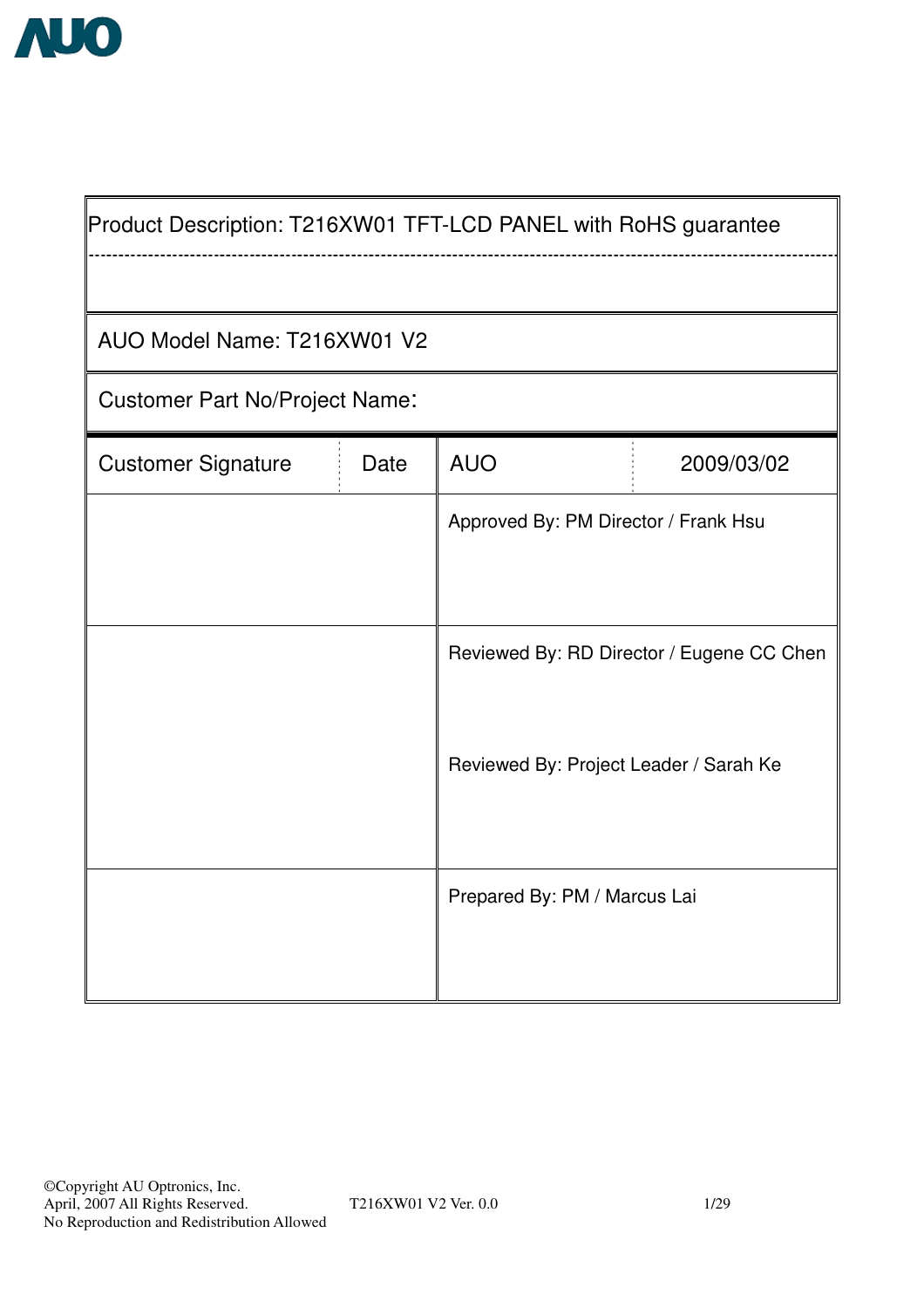

**Product Specifications** 

**21.6" WXGA Color TFT-LCD Module Model Name: T216XW01 V2** 

 **(\*) Preliminary Specifications () Final Specifications**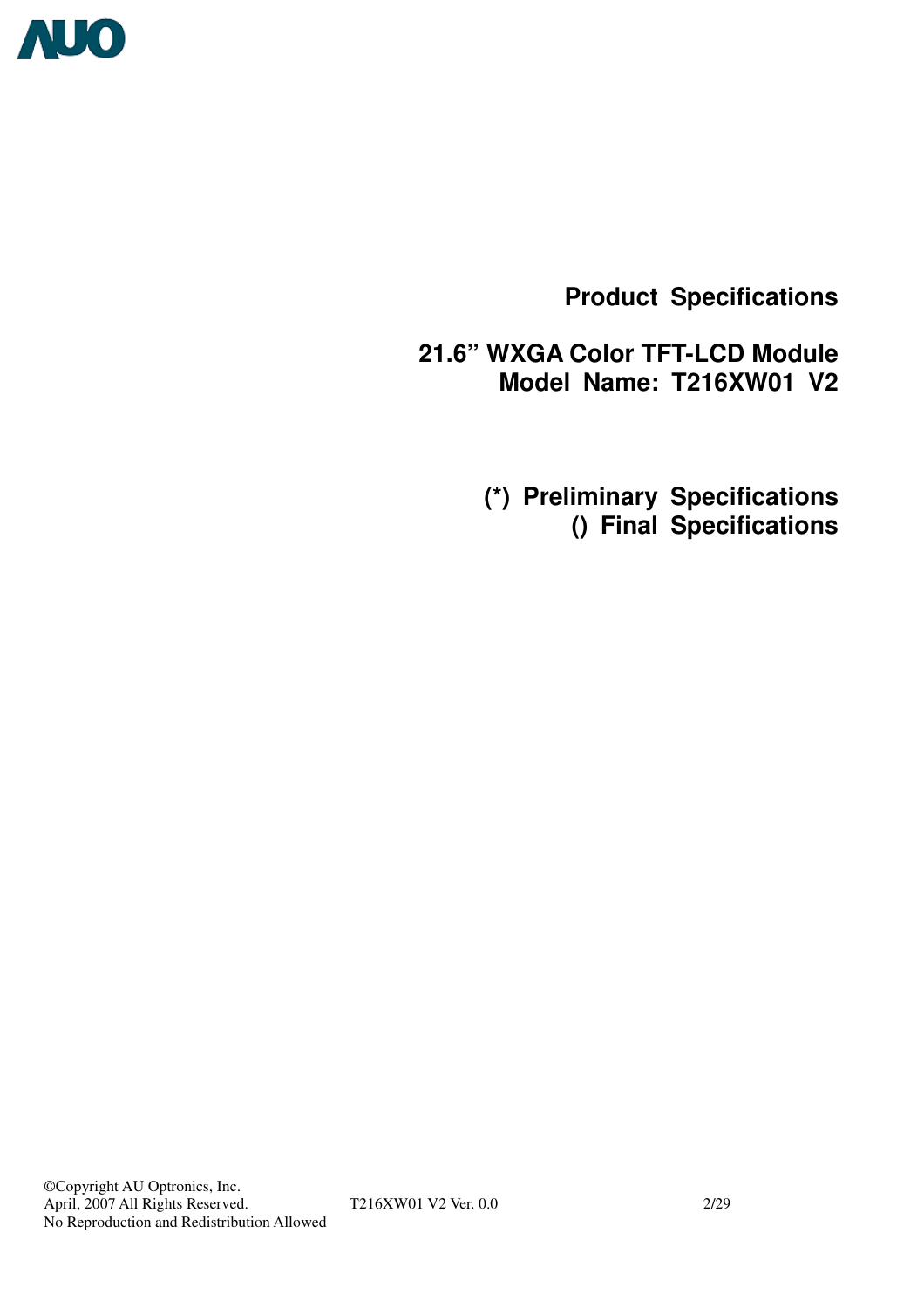

# **Contents**

| No             | <b>ITEM</b>                              |
|----------------|------------------------------------------|
|                | COVER                                    |
|                | <b>CONTENTS</b>                          |
|                | <b>RECORD OF REVISIONS</b>               |
| 1              | <b>GENERAL DESCRIPTION</b>               |
| $\overline{2}$ | ABSOLUTE MAXIMUM RATINGS                 |
| 3              | <b>ELECTRICAL SPECIFICATIONS</b>         |
| $3 - 1$        | ELECTRICAL CHARACTERISTICS               |
| $3 - 2$        | <b>INTERFACE CONNECTIONS</b>             |
| $3-3$          | SIGNAL TIMING SPECIFICATIONS             |
| $3 - 4$        | SIGNAL TIMING WAVEFORMS                  |
| $3-5$          | <b>COLOR INPUT DATA REFERENCE</b>        |
| $3-6$          | POWER SEQUENCE for LCD                   |
| 4              | <b>OPTICAL SPECIFICATIONS</b>            |
| 5              | MECHANICAL CHARACTERISTICS               |
| $5 - 1$        | <b>FRONT VIEW</b>                        |
| $5-2$          | <b>REAR VIEW</b>                         |
| 6              | <b>RELIABILITY</b>                       |
| 7              | <b>INTERNATIONAL STANDARDS</b>           |
| $7 - 1$        | <b>SAFETY</b>                            |
| $7 - 2$        | <b>EMC</b>                               |
| $7-3$          | <b>GREEN</b>                             |
| 8              | <b>PACKING</b>                           |
| $8 - 1$        | PACKING INSTRUCTION                      |
| $8 - 2$        | <b>SHIPPING LABEL</b>                    |
| $8 - 3$        | <b>CARTON LABEL</b>                      |
| 9              | <b>PRECAUTIONS</b>                       |
| $9 - 1$        | <b>MOUNTING PRECAUTIONS</b>              |
| $9 - 2$        | OPERATING PRECAUTIONS                    |
| $9 - 3$        | ELECTROSTATIC DISCHARGE CONTROL          |
| $9 - 4$        | PRECAUTIONS FOR STRONG LIGHT EXPOSURE    |
| $9-5$          | <b>STORAGE</b>                           |
| $9-6$          | HANDLING PRECAUTIONS FOR PROTECTION FILM |

# **Record Revision**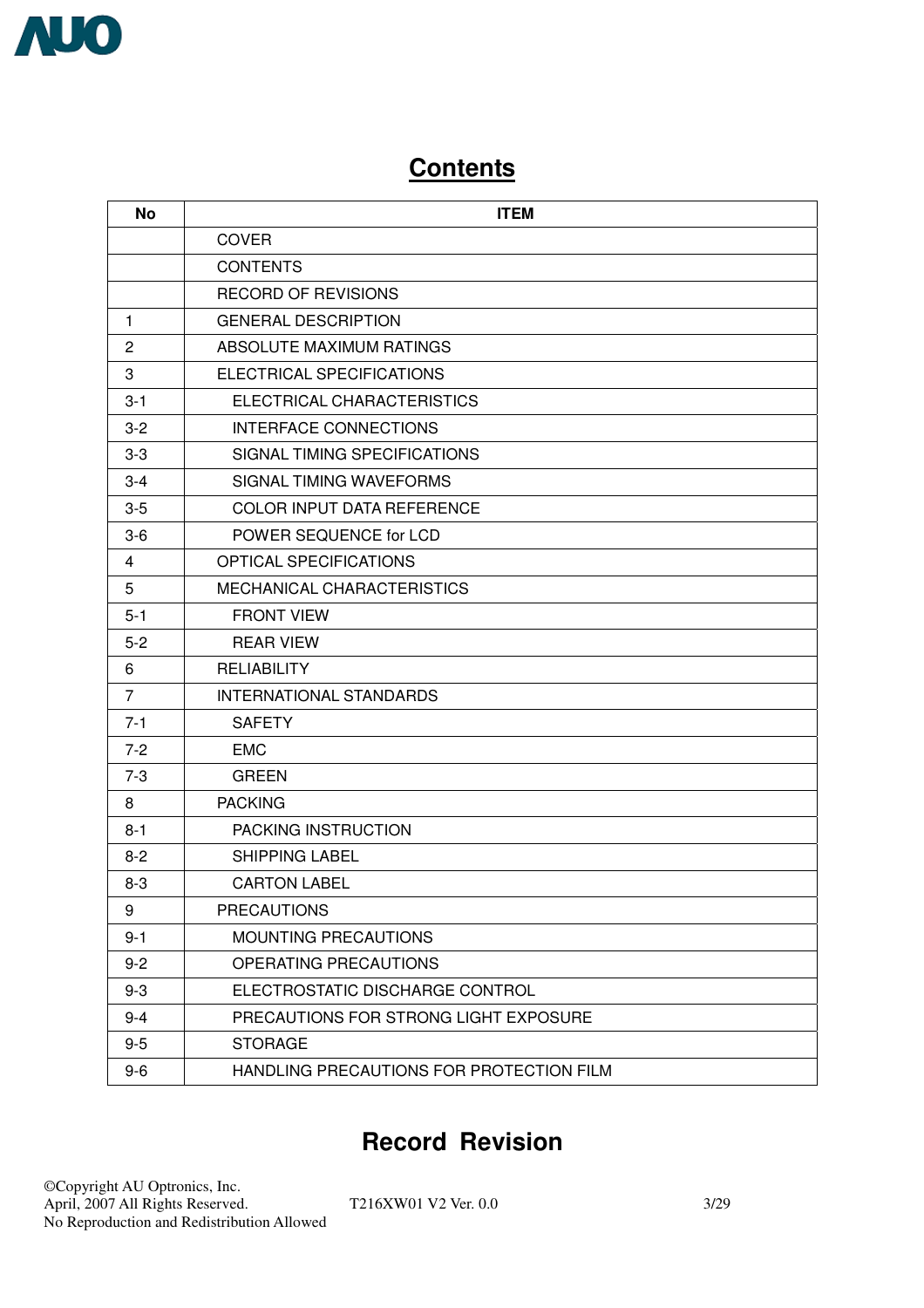

| Version | <b>Date</b> | No | <b>Old Description</b> | <b>New Description</b> | <b>Remark</b> |
|---------|-------------|----|------------------------|------------------------|---------------|
| 0.0     | 2009/03/02  |    |                        | <b>First Draft</b>     |               |
|         |             |    |                        |                        |               |
|         |             |    |                        |                        |               |
|         |             |    |                        |                        |               |
|         |             |    |                        |                        |               |
|         |             |    |                        |                        |               |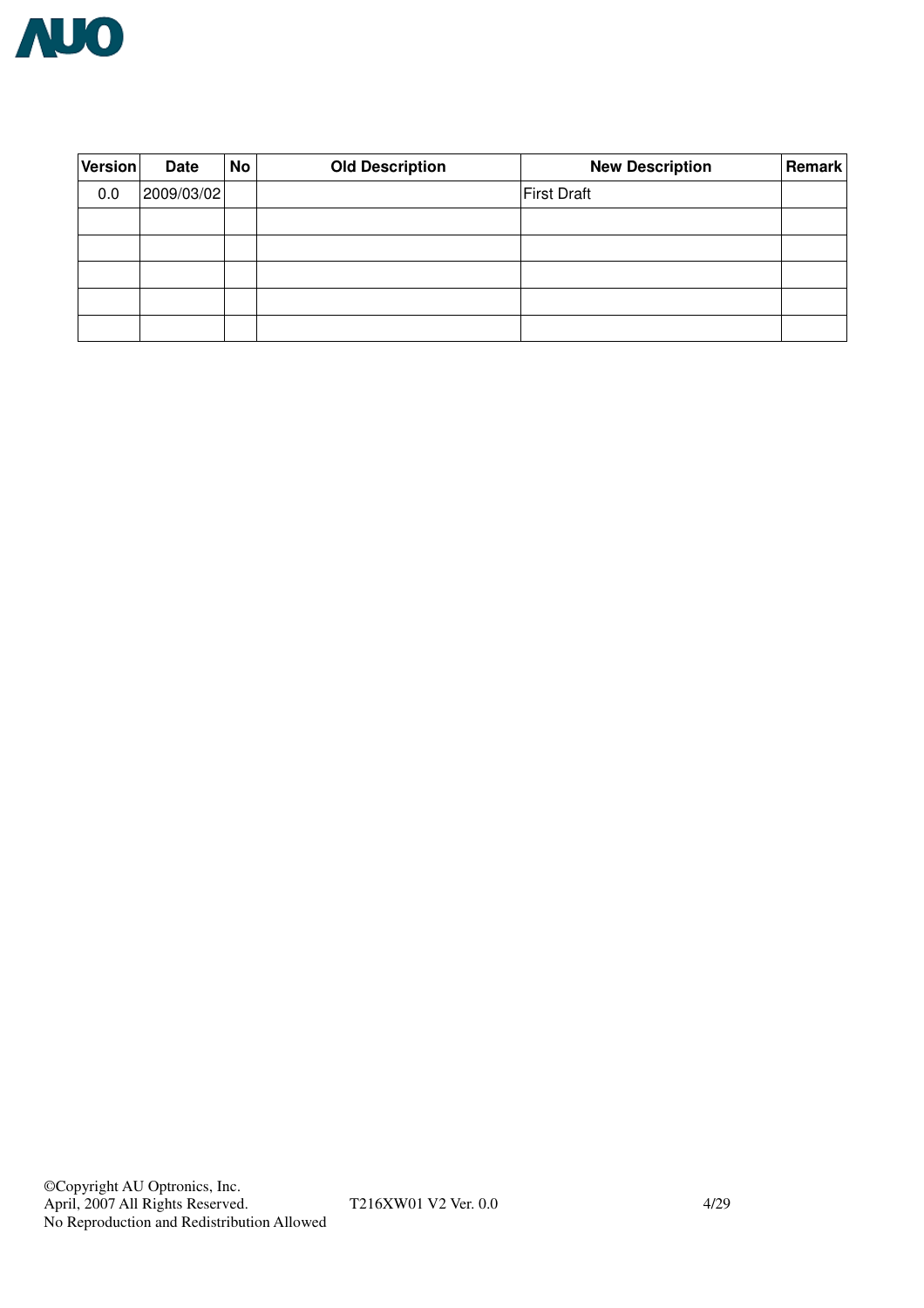

# **1. General Description**

This specification applies to the 21.6 inch Color TFT-LCD Module T216XW01. This LCD module has a TFT active matrix type liquid crystal panel with 1,366x768 pixels, and the diagonal size is 21.6 inches. This module supports 1,366x768 XGA-WIDE mode (Non-interlace).

Each pixel is divided into Red, Green and Blue sub-pixels or dots which are arranged in vertical stripes. Gray scale or the brightness of the sub-pixel color is determined with an 8-bit gray scale signal for each dot.

The T216XW01 has been designed to apply to 8-bit and 1 channel LVDS interface method. It is intended to support displays where high brightness, wide viewing angle, high color saturation, and high color depth are very important.

This module is not equipped with inverter board for backlight.

## **Item | Specification | Unit | Note** Active Screen Size **Active Screen Size 1** Inch Display Area  $\vert$  477.417 (H) x 268.416 (V) mm Outline Dimension  $\vert$  523 (H)  $\times$  315 (V)  $\times$  29 (D) mm  $\vert$  w/o Inverter Resolution 1,366 x 768 pixel Pixel Pitch **Network Pixel Pitch network network network 0.3495 mm** Pixel Arrangement **RGB** vertical stripe Display mode Normally Black Display Colors **16.7M** (8-bit for R,G,B) color Typical White Luminance  $\overline{350}$   $\overline{Q}$  9.5 mA  $\lceil$ cd/m<sup>2</sup> $\rceil$ Surface Treatment **AG, Haze-11%, 3H** Green RoHS compliance

#### **\* General Information**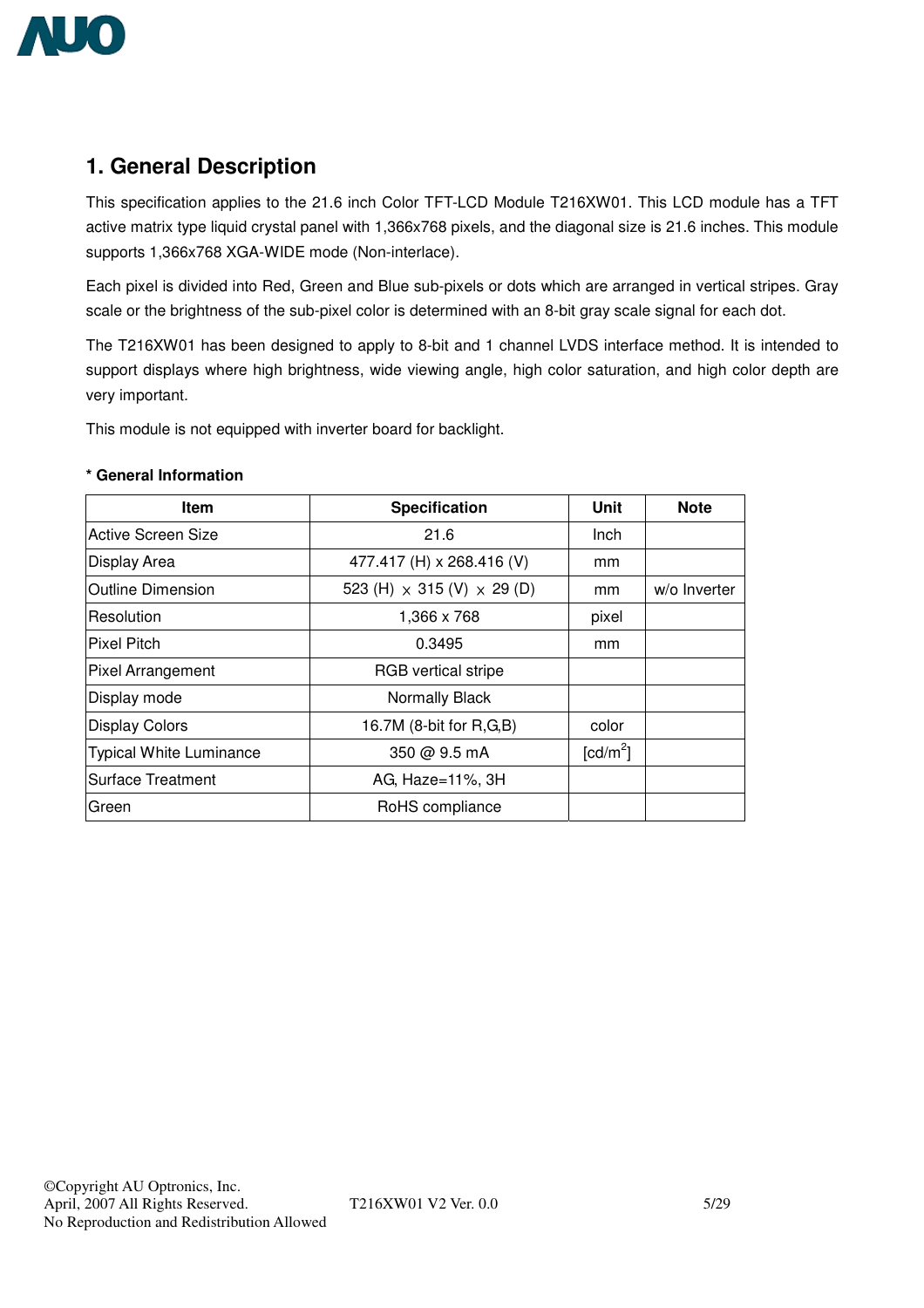

# **2. Absolute Maximum Ratings**

The following are maximum values which, if exceeded, may cause faulty operation or damage to the unit.

| <b>Item</b>                  | Symbol     | Min    | Max   | Unit                                    | <b>Note</b> |
|------------------------------|------------|--------|-------|-----------------------------------------|-------------|
| Logic/LCD Drive Voltage      | Vdd        | $-0.3$ | 6     | [Volt]                                  |             |
| Input Voltage of Signal      | Vin        | $-0.3$ | 3.6   | [Volt]                                  |             |
| <b>Operating Temperature</b> | <b>TOP</b> | 0      | $+50$ | $\mathsf{I}^\circ\mathsf{C} \mathsf{I}$ | 2           |
| <b>Operating Humidity</b>    | HOP        | 10     | 90    | [%RH]                                   | 2           |
| Storage Temperature          | TST        | $-20$  | $+60$ | $[^{\circ}C]$                           | 2           |
| <b>Storage Humidity</b>      | <b>HST</b> | 10     | 90    | [%RH]                                   | 2           |

Note

- 1, Duration  $= 50$  msec
- 2, Maximum Wet-Bulb should be  $39^{\circ}$ C and no condensation. The relative humidity must not exceed 90% non-condensing at temperatures of 40° $\degree$  or less. At temperatures greater than 40° $\degree$ , the wet bulb temperature must not exceed  $39^{\circ}$ C.
- 3, Surface temperature is measured at  $50^{\circ}$ C Dry condition



©Copyright AU Optronics, Inc. April, 2007 All Rights Reserved. T216XW01 V2 Ver. 0.0 6/29 No Reproduction and Redistribution Allowed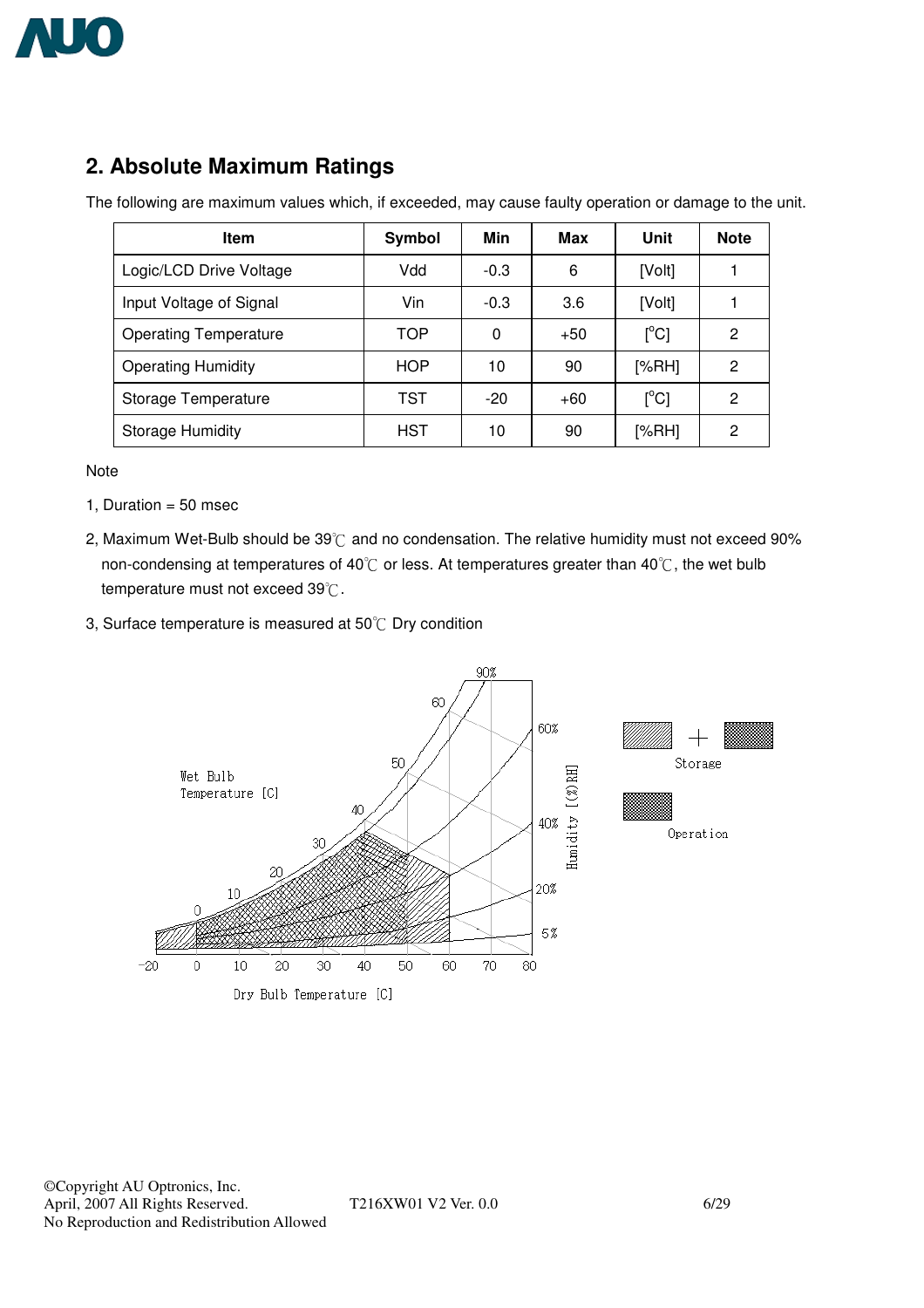

# **3. Electrical Specification**

The T216XW01 requires two power inputs. One is employed to power the LCD electronics and to drive the TFT array and liquid crystal. An inverter typically generates the second input, which powers the CCFL.

#### **3-1 Electrical Characteristics**

|                          | <b>Parameter</b>                             | Symbol              |                          | <b>Values</b>                | <b>Unit</b>              | <b>Notes</b> |                |  |
|--------------------------|----------------------------------------------|---------------------|--------------------------|------------------------------|--------------------------|--------------|----------------|--|
|                          |                                              |                     |                          | <b>Typ</b>                   | Max                      |              |                |  |
|                          | Power Supply Input Voltage                   | Vcc                 | 4.5                      | 5.0                          | 5.5                      | Vdc          | 1              |  |
| <b>LCD</b>               | Power Supply Input Current                   | lcc                 | $\overline{\phantom{0}}$ | 0.8                          | 1.0                      | A            | $\overline{2}$ |  |
|                          | Power Consumption                            | Pc.                 |                          | 4.0                          | 5.0                      | Watt         | $\overline{2}$ |  |
|                          | Inrush Current                               | <b>I</b> RUSH       |                          |                              | 3                        | Apeak        | 3              |  |
|                          | Differential Input High<br>Threshold Voltage | <b>VTH</b>          |                          | $\overline{\phantom{a}}$     | 100                      | mV           | 4              |  |
| <b>LVDS</b><br>Interface | Differential Input Low<br>Threshold Voltage  | VTL                 | $-100$                   | $\qquad \qquad \blacksquare$ | $\overline{\phantom{a}}$ | mV           | 4              |  |
|                          | Common Input Voltage                         | <b>VCIM</b>         | 0.6                      | 1.25                         | 1.8                      | V            | 4              |  |
| <b>CMOS</b>              | Input High Threshold Voltage                 | VIH.<br>(High)      | 2.0                      | 3.3                          | 3.6                      | Vdc          |                |  |
| Interface                | Input Low Threshold Voltage                  | <b>VIL</b><br>(Low) | 0                        | $\overline{\phantom{0}}$     | 0.8                      | Vdc          |                |  |
|                          | Life Time                                    |                     | 50,000                   |                              |                          |              | 5,6,7,8        |  |

Note :

1. The ripple voltage should be controlled under 10% of  $V_{CC}$ 

2. Vcc=5.0V,  $f_v = 60$ Hz, fCLK=81.5Mhz, 25°C, Test Pattern : White Pattern

3. Measurement condition:

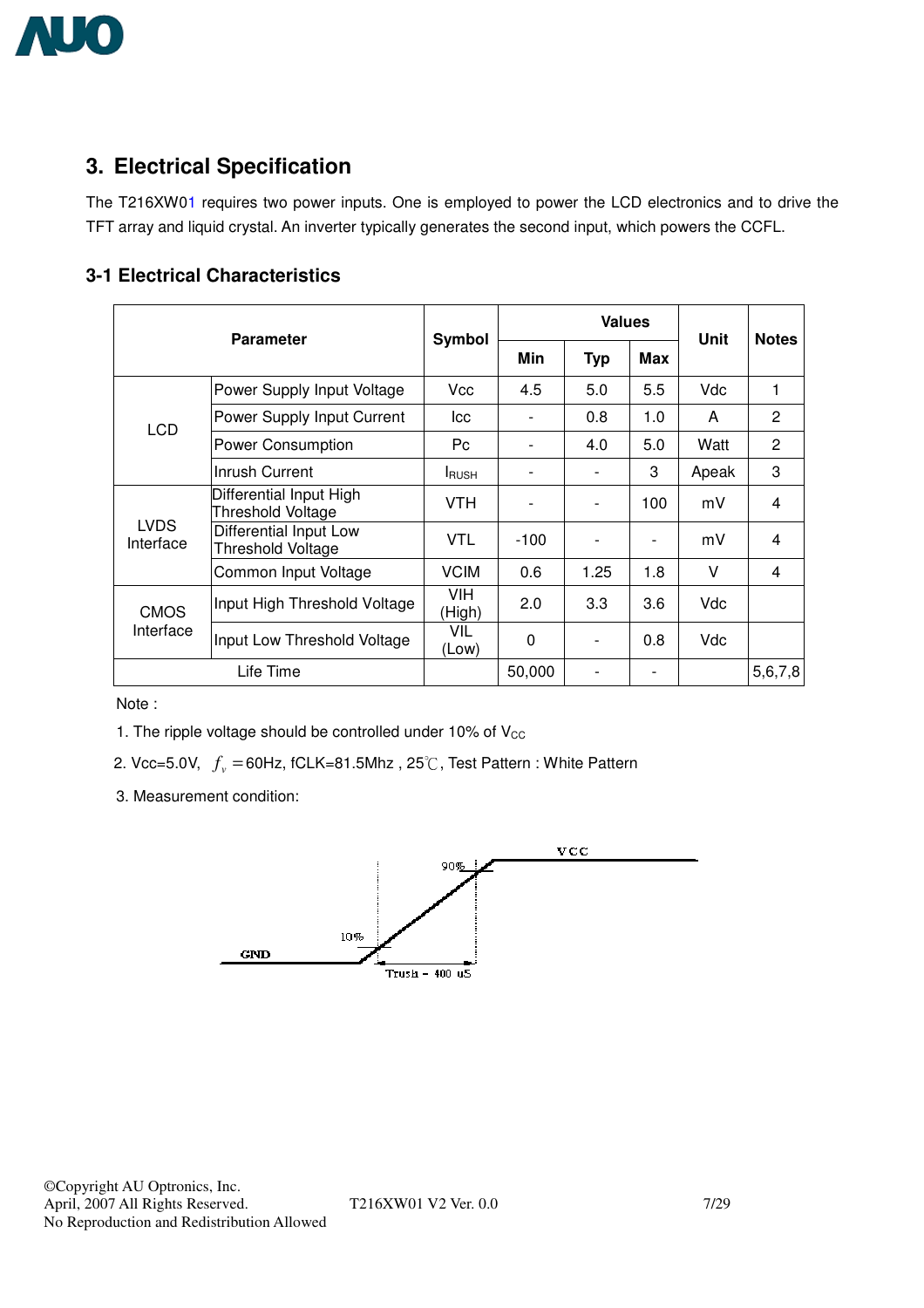

4. VCIM  $= 1.25V$ 



- 5. Take the life time and brightness for example, the performance of the lamp in LCD panel is extremely influenced by the characteristics of the DC-AC Inverter. All the parameters of the inverter should be carefully designed to avoid producing too much leakage current from high-voltage output of the inverter. Please make sure unwanted lighting caused by the mismatch of the lamp and the inverter (no lighting, flicker, etc) never occurs. After confirmation, the LCD panel should be operated in the same condition as installed in your instrument.
- 6. Do not attach a conducting tape to lamp connecting wire. If the lamp wire attach to conducting tape, the TFT-LCD Module has a low luminance and the inverter has abnormal action because leakage current occurs between lamp wire and conducting tape.
- 7. The relative humidity must not exceed 80% non-condensing at temperatures of 40 $\degree$  or less. At temperatures greater than 40° $\mathbb C$ , the wet bulb temperature must not exceed 39° $\mathbb C$ . When operate at low temperatures, the brightness of CCFL will drop and the life time of CCFL will be reduced.
- 8. Specified values are for a single lamp only which is aligned horizontally. The lifetime is defined as the time which luminance of the lamp is 50% compared to its original value.

[Operating condition: Continuous operating at Ta =  $25\pm2^{\circ}$ ]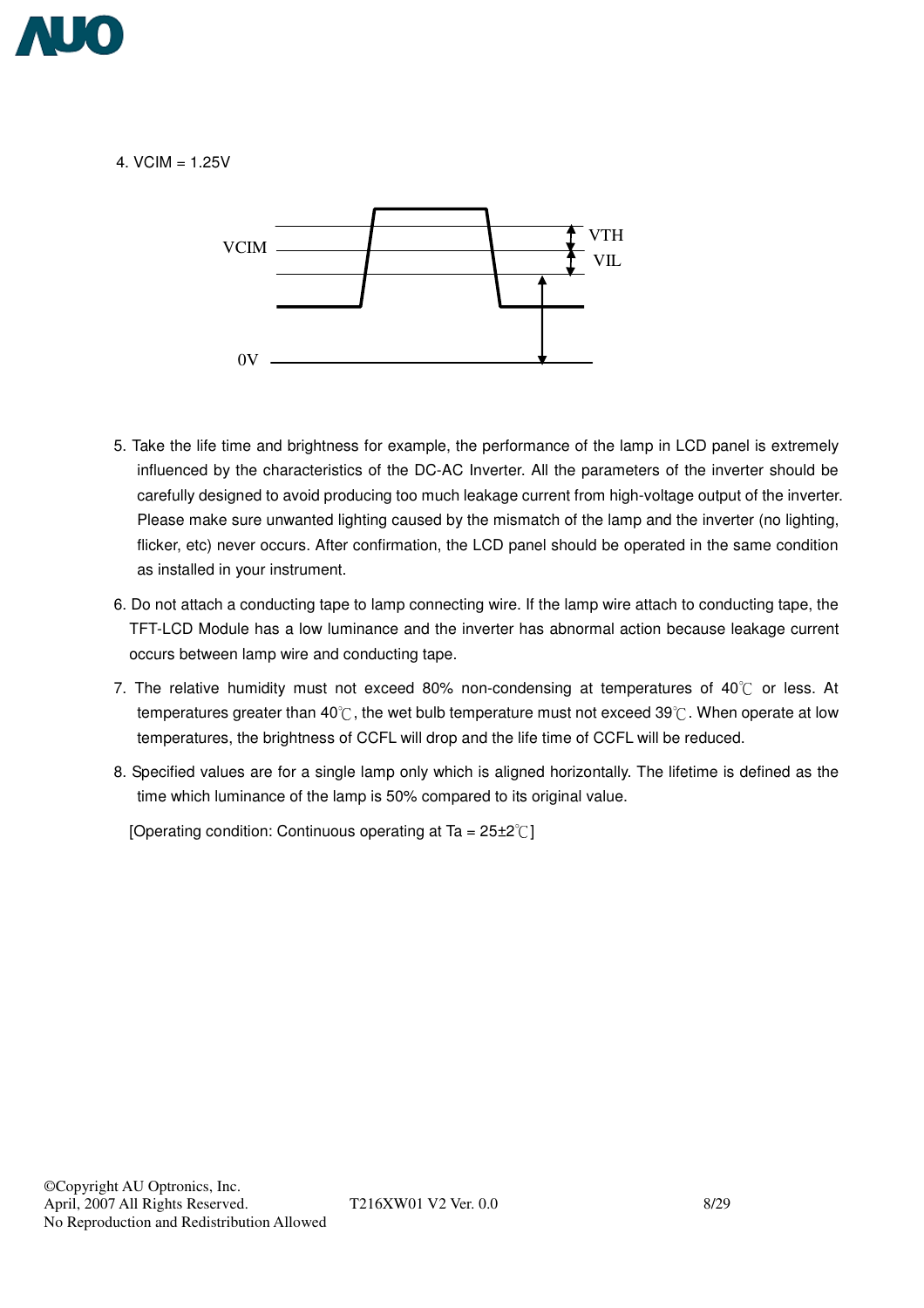

#### **3-2 Interface Connections**!

3-2-1 LCD connector (CN1): Starconn 093G30-B0001A-1

| Pin No         | Symbol       | <b>Description</b>                     | <b>Note</b>           |
|----------------|--------------|----------------------------------------|-----------------------|
| 1              | Reserved     | Open                                   | AUO internal test pin |
| $\overline{2}$ | Reserved     | Open                                   | AUO internal test pin |
| 3              | Reserved     | Open                                   | AUO internal test pin |
| 4              | <b>GND</b>   | Ground                                 |                       |
| 5              | Rx0-         | LVDS Channel 0 [Polarity: Negative]    |                       |
| 6              | $Rx0+$       | LVDS Channel 0 [Polarity: Positive]    |                       |
| 7              | <b>GND</b>   | Ground                                 |                       |
| 8              | $Rx1-$       | LVDS Channel 1 [Polarity: Negative]    |                       |
| 9              | $Rx1+$       | LVDS Channel 1 [Polarity: Positive]    |                       |
| 10             | <b>GND</b>   | Ground                                 |                       |
| 11             | Rx2-         | LVDS Channel 2 [Polarity: Negative]    |                       |
| 12             | $Rx2+$       | LVDS Channel 2 [Polarity: Positive]    |                       |
| 13             | <b>GND</b>   | Ground                                 |                       |
| 14             | RXCLK-       | <b>LVDS Clock [Polarity: Negative]</b> |                       |
| 15             | RXCLK+       | LVDS Clock [Polarity: Positive]        |                       |
| 16             | <b>GND</b>   | Ground                                 |                       |
| 17             | Rx3-         | LVDS Channel 3 [Polarity: Negative]    |                       |
| 18             | $Rx3+$       | LVDS Channel 3 [Polarity: Positive]    |                       |
| 19             | <b>GND</b>   | Ground                                 |                       |
| 20             | Reserved     | Open                                   | AUO internal test pin |
| 21             | LVDS Option* | Low for JEIDA, High/Open for NS        |                       |
| 22             | Reserved     | Open                                   |                       |
| 23             | <b>GND</b>   | Ground                                 |                       |
| 24             | <b>GND</b>   | Ground                                 |                       |
| 25             | <b>GND</b>   | Ground                                 |                       |
| 26             | $Vdd (+5V)$  | 5V, DC, Regulated                      |                       |
| 27             | $Vdd (+5V)$  | 5V, DC, Regulated                      |                       |
| 28             | $Vdd (+5V)$  | 5V, DC, Regulated                      |                       |
| 29             | $Vdd (+5V)$  | 5V, DC, Regulated                      |                       |
| 30             | $Vdd (+5V)$  | 5V, DC, Regulated                      |                       |

Note:

1, All GND (ground) pins should be connected together and should also be connected to the LCD's metal frame.

2, All Vcc (power input) pins should be connected together.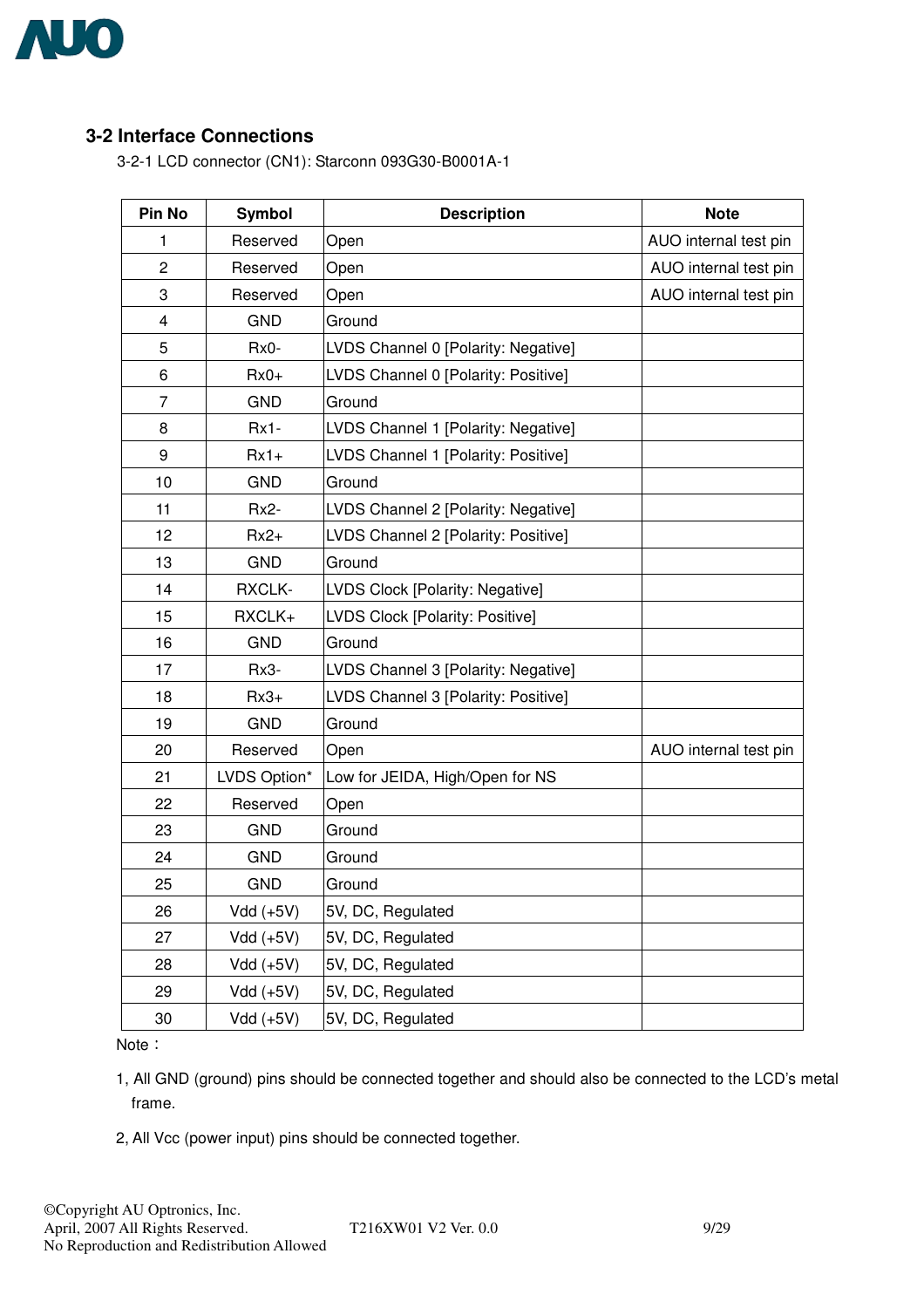

**\* LVDS Option = L (GND)** ! **JETDA Format** 



#### **\* LVDS Option = H (3.3V) or N.C.**! **NS Format**

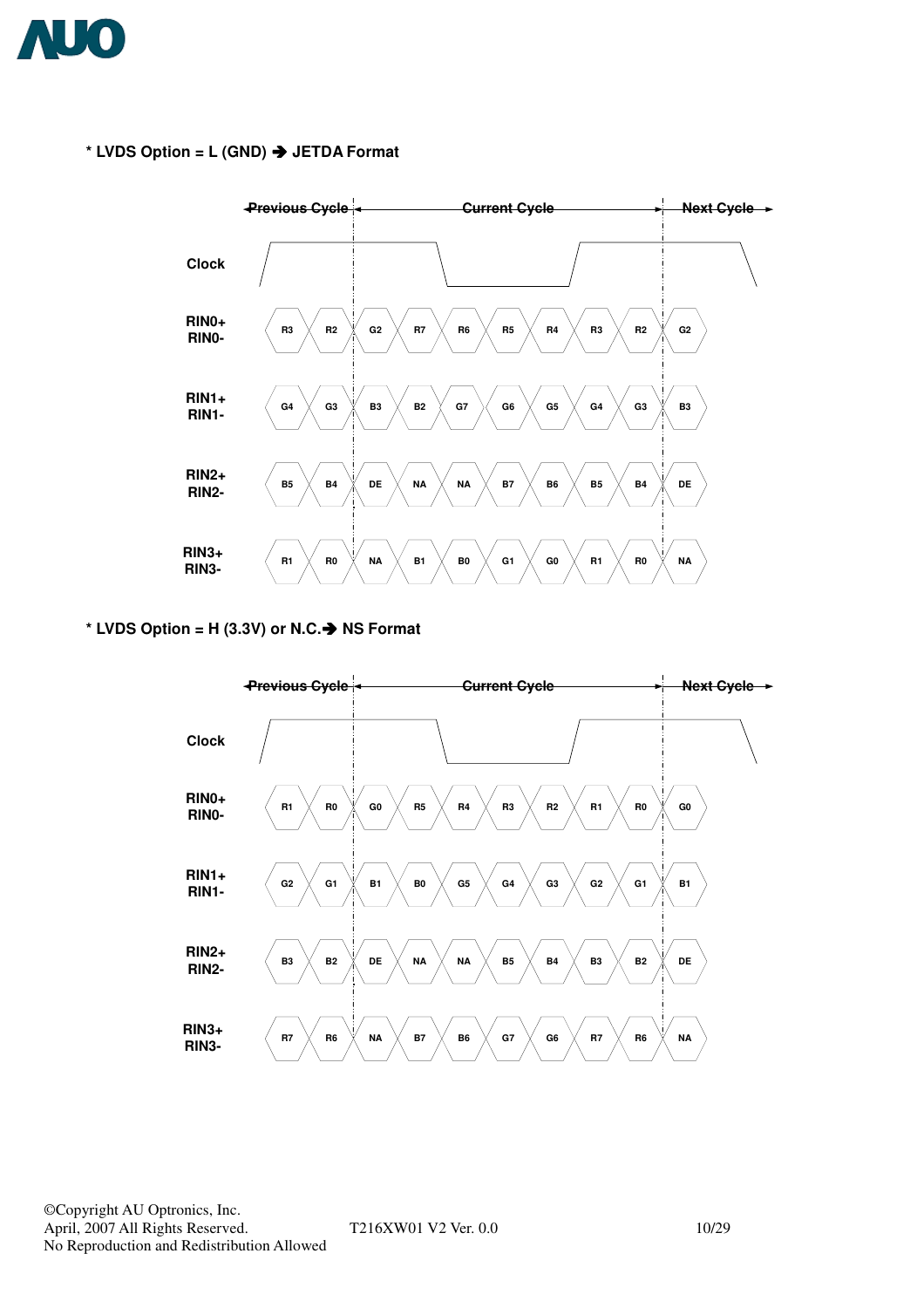

#### 3-2-2 Backlight Electrical Specification

|   |                                   | <b>Description</b> |         | Min    | <b>Typ</b> | <b>Max</b> | <b>Unit</b>                               | <b>Condition/Note</b>                                                                                                                                                                                     |
|---|-----------------------------------|--------------------|---------|--------|------------|------------|-------------------------------------------|-----------------------------------------------------------------------------------------------------------------------------------------------------------------------------------------------------------|
| 1 | <b>Operating Voltage</b>          |                    | Vo      | 1060.2 | 1178       | 1295.8     | <b>Vrms</b>                               | 1. Dimming range is set 100%<br>2. Base on lamp specification,<br>for each lamp need to be<br>applied at least minimum<br>operating voltage to ensure<br>each lamp can be normally<br>worked!             |
| 2 | <b>Operating Current</b>          |                    | lo      | 8.0    | 9.5        | 10         | mArms                                     | 1. Dimming range is set 100%<br>2. Base on lamp specification,<br>for each lamp need to be<br>applied at least minimum<br>operating current to ensure<br>each lamp can be normally<br>worked!             |
| 3 | <b>BL Total Power Dissipation</b> |                    | PBL     |        | 30         | 36         | Watt                                      | 1. Dimming range is set 100%.<br>2. In order to get typical light<br>out, the backlight need to be<br>applied typical power.<br>3. Input power of JIG BD is<br>about 75 W (typ.) by AUO's<br>measurement! |
|   |                                   | At $0^{\circ}$ C   |         | 1860   | 2060       |            |                                           | 1. Base on lamp specification,<br>to ensure each lamp can be                                                                                                                                              |
| 4 | Striking Voltage                  | At $25^{\circ}$ C  | Vstrike | 1550   | 1750       |            | <b>Vrms</b>                               | normally ignited,<br>need to<br>apply<br>least<br>minimum<br>at<br>striking voltage to each lamp                                                                                                          |
| 5 | <b>Striking Time</b>              |                    | Ts      | 1000   |            | 1500       | msec                                      | 1. To ensure each lamp can be<br>normally ignited, each lamp<br>need to be applied at least<br>minimum striking voltage<br>during minimum striking time.                                                  |
| 6 | <b>Operating Frequency</b>        |                    | fo      |        | 58         |            | kHz                                       | 1. Operating frequency is set by<br>customers.<br>2. Need to double confirm<br>display quality.(*)                                                                                                        |
|   | .7 PWM Operating Frequency        |                    | F_PWM   | 140    | 180        | 240        | Hz                                        | 1. PWM frequency is set by<br>customers.<br>2. Need to double confirm<br>display quality.(*)                                                                                                              |
| 8 | <b>PWM Dimming Duty Ratio</b>     | D PWM              | 10      |        | 100        | $\%$       | Note 2.<br>Note 3. Duty ratio definition. |                                                                                                                                                                                                           |
| 9 | Lamp Type                         |                    |         |        | U type     |            |                                           |                                                                                                                                                                                                           |
|   | 10 Number of Lamps                |                    |         |        | 3          |            | pcs                                       |                                                                                                                                                                                                           |

Note :

- 1, Ta= $25\pm5^\circ$ C, Turn on for 45minutes
- 2, When PWM dimming ratio is operated within recommend value, backlight can be ensured that there is no flicker and uniformity issue and display quality of panel can be normally display! When PWM dimming ration is operated less than recommend value, backlight need to be double confirmed display quality. LIPS need to be double confirmed feedback signal and all protection function!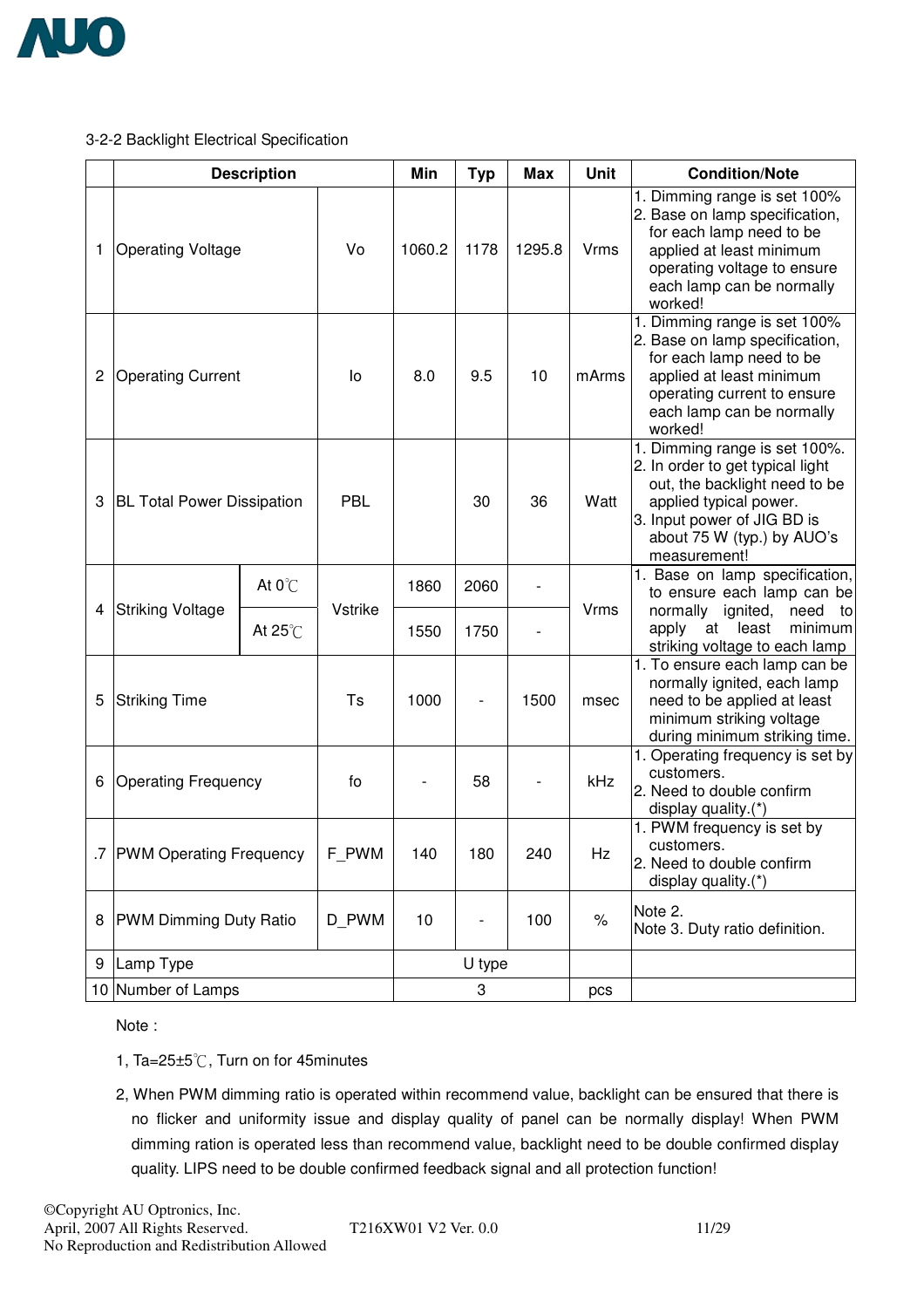

3, Duty ratio definition:



#### 3-2-3 Lamp specification

|   | <b>Description</b>        |                   | <b>Min</b>        | <b>Typ</b>               | <b>Max</b>        | <b>Unit</b>              | <b>Note</b>     |
|---|---------------------------|-------------------|-------------------|--------------------------|-------------------|--------------------------|-----------------|
| 1 | Lamp voltage              | Vlamp             | 1060.2            | 1178                     | 1295.8            | <b>Vrms</b>              | At Ilamp=12.5mA |
| 2 | Lamp current              | <b>Ilamp</b>      | 8.0               | 9.5                      | 10                | mArms                    |                 |
| 3 | Lamp frequency            | flamp             | 40                | 55                       | 80                | kHz                      |                 |
| 4 | Striking voltage          | At $25^{\circ}$ C |                   |                          | 1550              | Vrms                     |                 |
|   |                           | At $0^{\circ}$ C  |                   | $\overline{\phantom{0}}$ | 1860              | Vrms                     |                 |
| 5 | Delayed discharge<br>time | Tdelay            |                   | $\overline{\phantom{0}}$ | 1000              | msec                     |                 |
| 6 | Life time                 |                   | 50K               | 50K                      | $\blacksquare$    | hour                     |                 |
| 7 | Unsymmetrical ratio       |                   |                   |                          | 10%               | $\overline{\phantom{a}}$ | Note 2          |
| 8 | Crest factor (C.F)        |                   | $\sqrt{2} - 10\%$ | $\sqrt{2}$               | $\sqrt{2} + 10\%$ |                          |                 |

#### Note

1, The above characteristics are measured under the conditions:

Ambient temperature:  $25\pm2\degree$ C,

Relative Humidity: 65±20%RH.

2. Please light on the lamp with symmetrical voltage and current waveform (unsymmetrical ratio is less than 10%, crest factor within  $\sqrt{2} \pm 10\%$ ).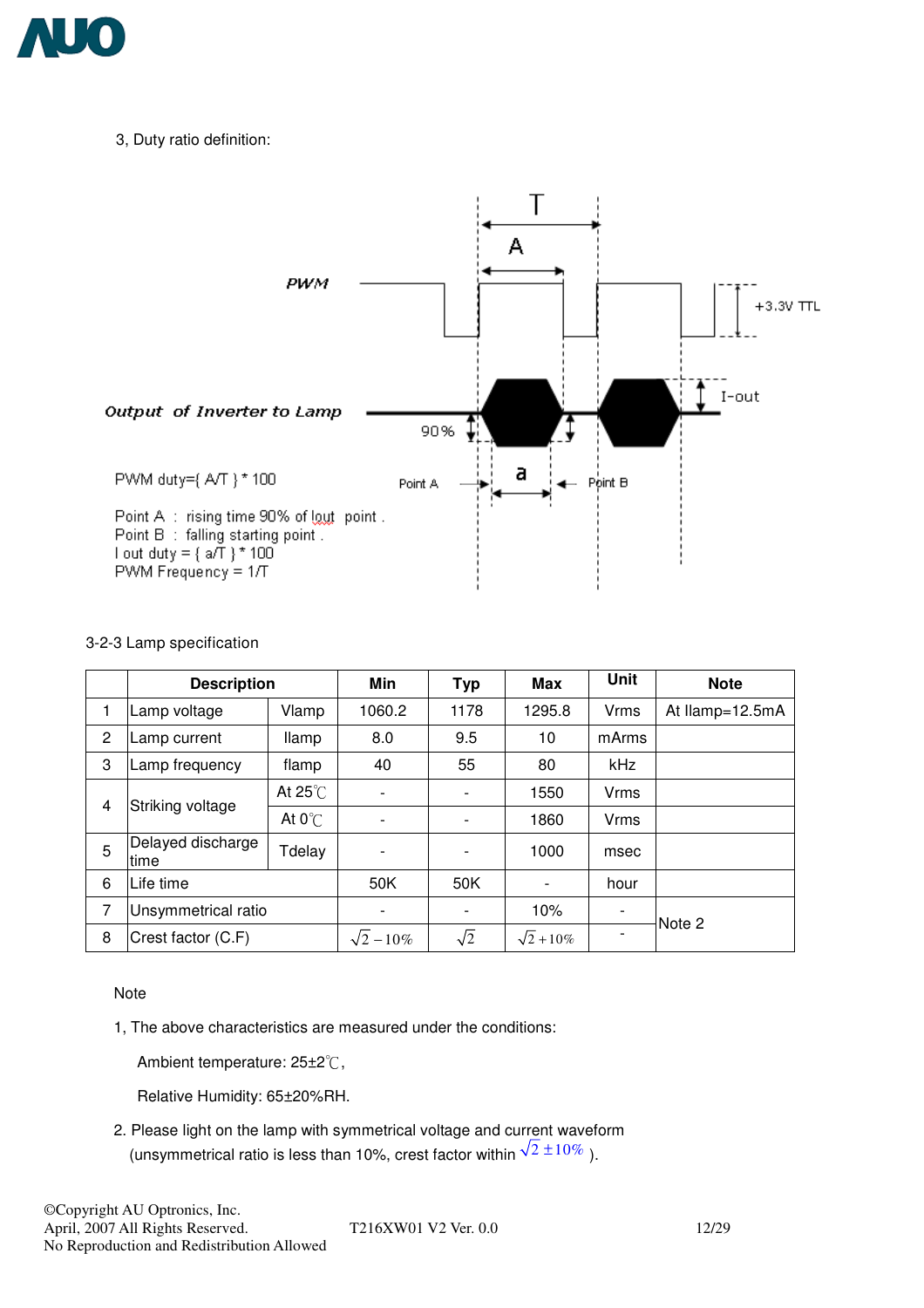

#### 3-2-4 Input Interface for LIPS board

CN1: EL7H001ZZ2 (Manufactured by JAE)

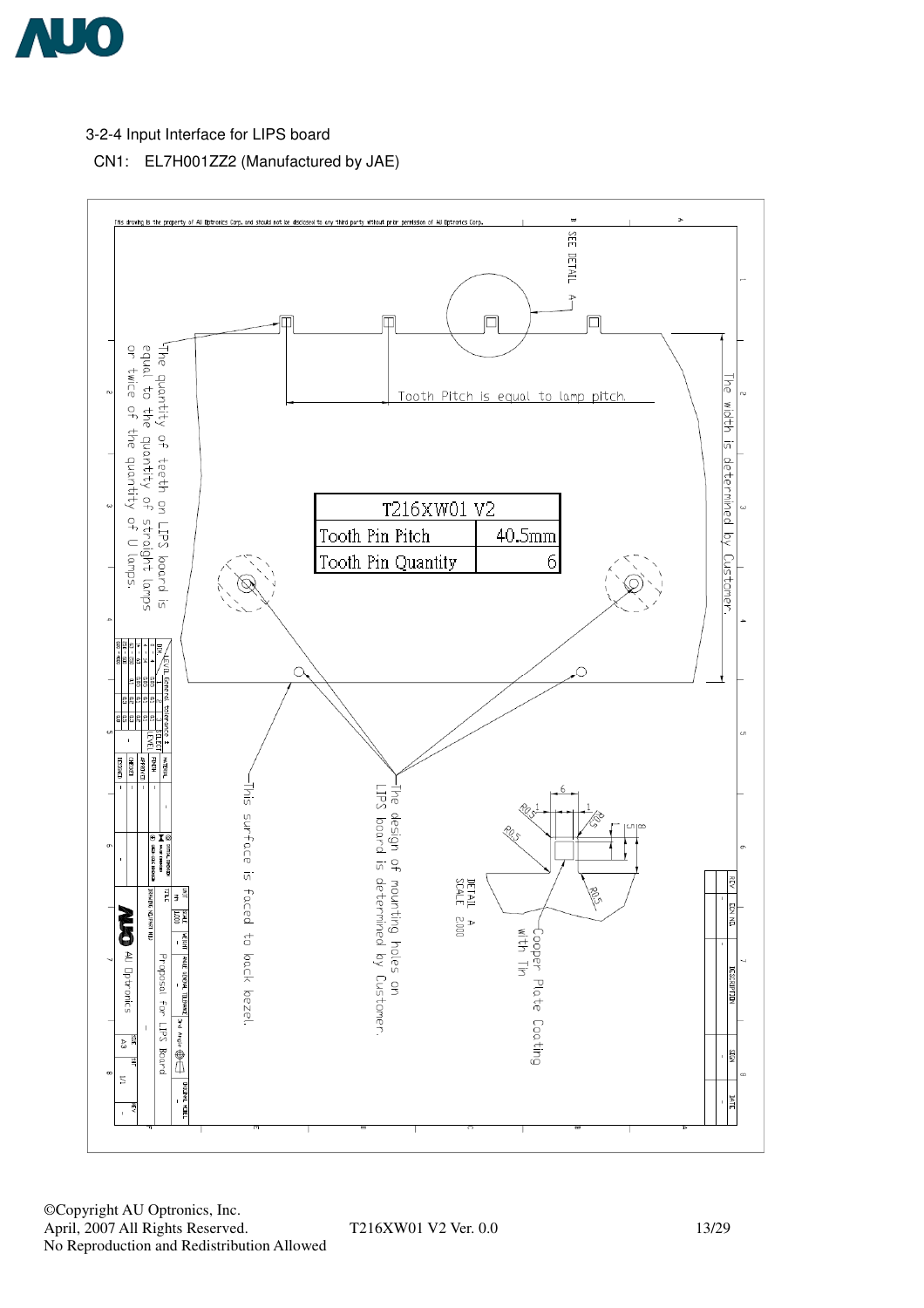

## **3-3 Signal Timing Specifications**

This is the signal timing required at the input of the User connector. All of the interface signal timings should be satisfied with the following specifications for the proper operation.

#### **\* Timing Table**

| Signal                  | <b>Item</b>     | Symbol        | Min.  | Typ.        | Max.  | Unit        |  |
|-------------------------|-----------------|---------------|-------|-------------|-------|-------------|--|
|                         | Period          | Tv            | 776   | 810         | 1,015 | Th          |  |
| Vertical<br>Section     | Active          | Tdisp(v)      |       | 768         |       |             |  |
|                         | <b>Blanking</b> | Tblk $(v)$    | 8     | 42          | 247   | Th          |  |
|                         | Period          | Th            | 1,414 | 1,648       |       | <b>Tclk</b> |  |
| Horizontal<br>Section   | Active          | Tdisp(h)      |       | <b>Tclk</b> |       |             |  |
|                         | <b>Blanking</b> | Tblk (h)      | 48    | 282         | 634   | <b>Tclk</b> |  |
| <b>LVDS Clock</b>       | Frequency       | Fclk (1/Tclk) | 50    | 80          | 86    | <b>MHz</b>  |  |
| Vertical<br>Frequency   | Frequency       | Fv            | 47    | 60          | 63    | Hz          |  |
| Horizontal<br>Frequency | Frequency       | Fh            | 43    | 48          | 53    | kHz         |  |

Note:

1, CLK signal input must be valid while power supply is applied.

2, Display position is specific by the rise of DE signal only. Horizontal display position is specified by the falling edge of 1<sup>st</sup> CLK right after the rise of DE, is displayed on the left edge of the screen. Vertical display position is specified by the rise of DE after a "Low" level period equivalent to eight times of horizontal period. The 1<sup>st</sup> data corresponding to one horizontal line after the rise of DE is displayed at the top line of screen.

3, If a period of DE "High" is less than 1,366 CLK or less than 768 lines, the rest of the screen displays black.

4, The display position does not fit to the screen if a period of DE "High" and the effective data period do not synchronize with each other.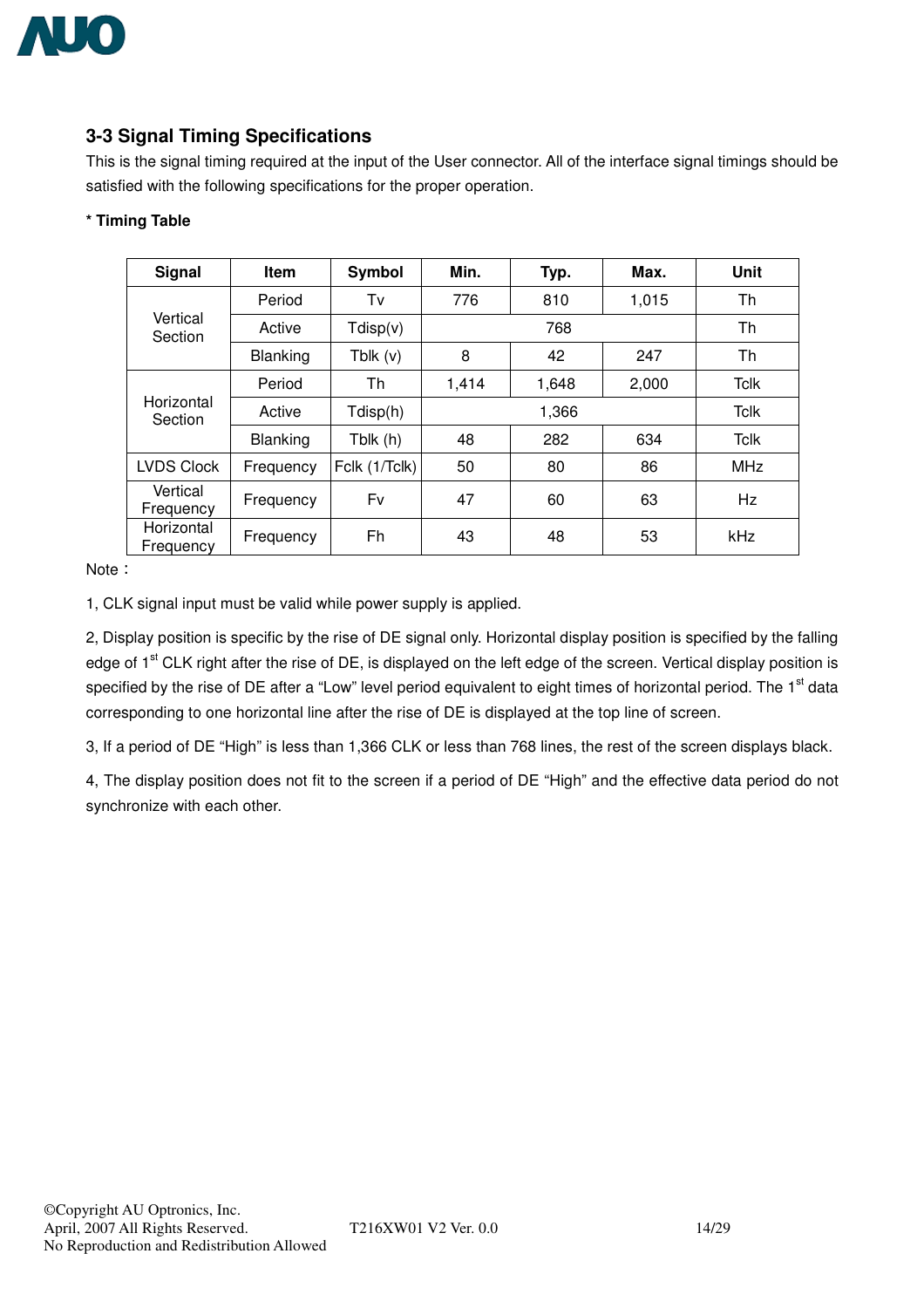

**3-4 Signal Timing Waveforms**



©Copyright AU Optronics, Inc. April, 2007 All Rights Reserved. T216XW01 V2 Ver. 0.0 15/29 No Reproduction and Redistribution Allowed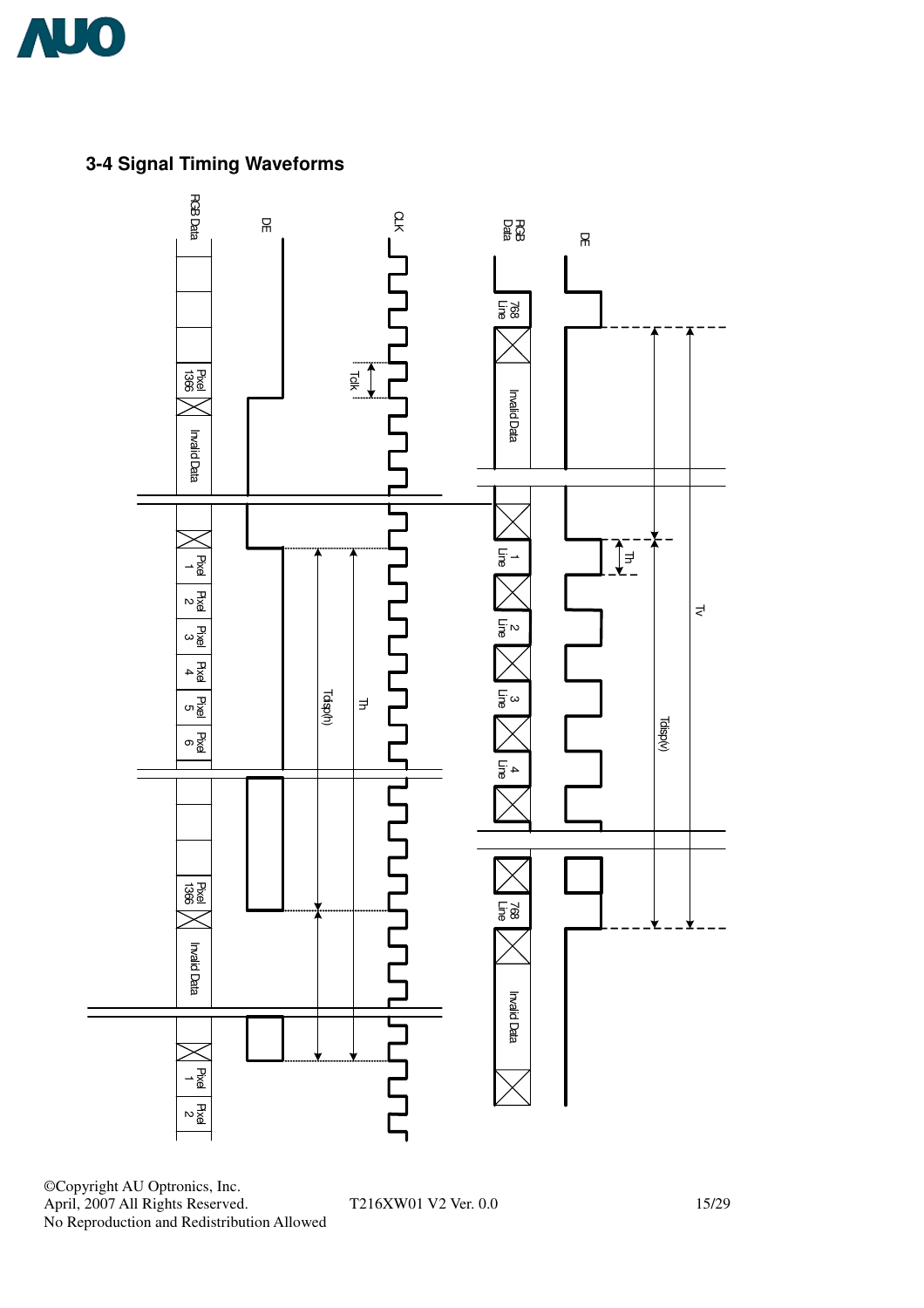

## **3-5 Color Input Data Reference**

The brightness of each primary color (red, green and blue) is based on the 8 bit gray scale data input for the color. The higher the binary input, the brighter the color. The table below provides a reference for color versus data input.

#### **\* COLOR DATA REFERENCE**

|              |                   |                              |                  |                |                |             |                |                | <b>Input Color Data</b>      |                  |                |                |             |                |                                 |                |                              |                         |                |                |             |                |              |                |                         |
|--------------|-------------------|------------------------------|------------------|----------------|----------------|-------------|----------------|----------------|------------------------------|------------------|----------------|----------------|-------------|----------------|---------------------------------|----------------|------------------------------|-------------------------|----------------|----------------|-------------|----------------|--------------|----------------|-------------------------|
| Color        |                   |                              |                  |                |                | <b>RED</b>  |                |                |                              |                  |                |                |             | <b>GREEN</b>   |                                 |                |                              |                         |                |                | <b>BLUE</b> |                |              |                |                         |
|              |                   | <b>MSB</b><br>R <sub>7</sub> | R <sub>6</sub>   | R <sub>5</sub> | R <sub>4</sub> | R3          | R <sub>2</sub> | R1             | <b>LSB</b><br>R <sub>0</sub> | <b>MSB</b><br>G7 | G <sub>6</sub> | G <sub>5</sub> | G4          |                | $G3$ <sup><math>G2</math></sup> | G <sub>1</sub> | <b>LSB</b><br>G <sub>0</sub> | <b>MSB</b><br><b>B7</b> | <b>B6</b>      | <b>B5</b>      | <b>B4</b>   | B <sub>3</sub> | B2 B1        |                | <b>LSB</b><br><b>B0</b> |
|              | Black(L0)         | 0                            | 0                | 0              | $\pmb{0}$      | 0           | $\mathbf 0$    | 0              | 0                            | $\mathbf 0$      | $\mathbf 0$    | $\mathbf 0$    | $\mathbf 0$ | $\mathbf 0$    | $\mathbf 0$                     | $\mathbf 0$    | $\mathbf 0$                  | $\mathbf 0$             | $\mathbf 0$    | $\mathbf 0$    | $\mathbf 0$ | 0              | $\mathbf 0$  | $\mathbf 0$    | $\pmb{0}$               |
|              |                   |                              |                  |                |                |             |                |                |                              |                  | $\mathbf 0$    | $\overline{0}$ |             |                |                                 |                | $\mathbf 0$                  |                         | $\overline{0}$ |                |             |                |              |                | $\mathbf 0$             |
|              | Red(255)          | $\mathbf{1}$                 | $\mathbf{1}$     | 1              | $\mathbf{1}$   | 1           | 1              | 1              | 1                            | $\mathbf 0$      |                |                | 0           | $\mathbf 0$    | $\mathbf 0$                     | $\mathbf 0$    |                              | $\mathbf 0$             |                | 0              | 0           | $\mathbf 0$    | 0            | $\mathbf 0$    |                         |
|              | Green(255)        | $\mathbf 0$                  | $\mathbf 0$      | 0              | $\mathbf 0$    | 0           | $\mathbf 0$    | 0              | 0                            | 1                | 1              | $\mathbf{1}$   | 1           | $\mathbf{1}$   | 1                               | 1              | 1                            | 0                       | 0              | $\mathbf 0$    | $\mathbf 0$ | $\mathbf 0$    | 0            | $\pmb{0}$      | $\mathbf 0$             |
|              | <b>Blue(255)</b>  | 0                            | 0                | 0              | 0              | 0           | $\mathbf 0$    | 0              | 0                            | 0                | 0              | $\pmb{0}$      | 0           | $\pmb{0}$      | $\pmb{0}$                       | 0              | $\pmb{0}$                    | 1                       | 1              | 1              | 1           | 1              | 1            | 1              | $\mathbf{1}$            |
| <b>Basic</b> | Cyan              | 0                            | 0                | 0              | $\overline{0}$ | 0           | $\overline{0}$ | $\overline{0}$ | 0                            | $\mathbf{1}$     | $\mathbf{1}$   | $\mathbf{1}$   | $\mathbf 1$ | $\mathbf{1}$   | $\mathbf{1}$                    | $\mathbf{1}$   | $\mathbf{1}$                 | $\mathbf{1}$            | $\mathbf{1}$   | 1              | 1           | 1              | $\mathbf{1}$ | $\mathbf{1}$   | $\mathbf{1}$            |
| Color        | Magenta           | $\mathbf{1}$                 | $\mathbf{1}$     | 1              | $\mathbf{1}$   | 1           | 1              | $\mathbf{1}$   | 1                            | $\mathbf 0$      | 0              | $\overline{0}$ | 0           | $\mathbf 0$    | $\overline{0}$                  | $\mathbf 0$    | $\mathbf 0$                  | 1                       | 1              | $\mathbf{1}$   | 1           | 1              | 1            | 1              | $\mathbf{1}$            |
|              | Yellow            | $\mathbf{1}$                 | $\mathbf{1}$     | 1              | $\mathbf{1}$   | 1           | $\mathbf{1}$   | $\mathbf{1}$   | 1                            | $\mathbf{1}$     | 1              | $\mathbf{1}$   | 1           | $\mathbf{1}$   | $\mathbf{1}$                    | $\mathbf{1}$   | $\mathbf{1}$                 | 0                       | $\mathbf 0$    | 0              | 0           | 0              | $\mathbf 0$  | 0              | $\mathbf 0$             |
|              | White(L255)       | $\mathbf{1}$                 | $\mathbf{1}$     | 1              | $\mathbf{1}$   | 1           | 1              | 1              | 1                            | 1                | 1              | $\mathbf{1}$   | 1           | $\mathbf{1}$   | 1                               | 1              | 1                            | 1                       | 1              | $\mathbf{1}$   | 1           | 1              | $\mathbf{1}$ | 1              | $\mathbf{1}$            |
|              | RED(000)          | $\mathbf 0$                  | $\mathbf 0$      | 0              | $\mathbf 0$    | 0           | $\mathbf 0$    | $\mathbf 0$    | 0                            | $\mathbf 0$      | 0              | $\overline{0}$ | 0           | $\mathbf 0$    | $\mathbf 0$                     | $\mathbf 0$    | $\mathbf 0$                  | $\mathbf 0$             | 0              | $\overline{0}$ | 0           | 0              | $\mathbf 0$  | $\mathbf 0$    | $\mathbf 0$             |
|              | RED(001)          | 0                            | 0                | 0              | 0              | 0           | 0              | $\Omega$       | 1                            | 0                | 0              | 0              | 0           | 0              | $\Omega$                        | $\Omega$       | 0                            | 0                       | 0              | 0              | 0           | 0              | 0            | 0              | $\mathbf 0$             |
|              |                   |                              |                  |                |                |             |                |                |                              |                  |                |                |             |                |                                 |                |                              |                         |                |                |             |                |              |                |                         |
| <b>RED</b>   | RED(254)          | $\mathbf{1}$                 | $\mathbf{1}$     | 1              | $\mathbf{1}$   | 1           | 1              | 1              | 0                            | $\mathbf 0$      | $\mathbf 0$    | $\mathbf 0$    | 0           | $\mathbf 0$    | $\overline{0}$                  | $\overline{0}$ | $\mathbf 0$                  | $\mathbf 0$             | $\mathbf 0$    | $\mathbf 0$    | $\mathbf 0$ | 0              | $\mathbf 0$  | $\mathbf 0$    | $\mathbf 0$             |
|              | RED(255)          | $\mathbf{1}$                 | $\mathbf{1}$     | 1              | $\mathbf{1}$   | 1           | 1              | 1              | 1                            | $\mathbf 0$      | $\mathbf 0$    | $\overline{0}$ | 0           | $\mathbf 0$    | $\overline{0}$                  | $\mathbf{0}$   | $\mathbf 0$                  | 0                       | 0              | 0              | 0           | 0              | 0            | 0              | $\mathbf 0$             |
|              | GREEN(000)        | $\mathbf 0$                  | $\boldsymbol{0}$ | 0              | $\mathbf 0$    | 0           | $\mathbf 0$    | $\mathbf 0$    | 0                            | $\mathbf 0$      | $\mathbf 0$    | $\mathbf 0$    | 0           | $\mathbf 0$    | $\mathbf 0$                     | $\mathbf 0$    | $\mathbf 0$                  | $\mathbf 0$             | $\mathbf 0$    | $\mathbf 0$    | 0           | $\mathbf 0$    | 0            | $\mathbf 0$    | $\pmb{0}$               |
|              | GREEN(001)        | $\mathbf 0$                  | 0                | 0              | 0              | 0           | 0              | $\mathbf 0$    | 0                            | 0                | 0              | 0              | 0           | 0              | 0                               | $\Omega$       | 1                            | 0                       | 0              | 0              | 0           | 0              | 0            | 0              | $\overline{0}$          |
|              |                   |                              |                  |                |                |             |                |                |                              |                  |                |                |             |                |                                 |                |                              |                         |                |                |             |                |              |                |                         |
| <b>GREEN</b> | <b>GREEN(254)</b> | $\mathbf 0$                  | $\mathbf 0$      | $\mathbf 0$    | $\mathbf 0$    | 0           | $\mathbf 0$    | 0              | 0                            | $\mathbf{1}$     | $\mathbf{1}$   | $\mathbf{1}$   | 1           | 1              | $\mathbf{1}$                    | $\mathbf{1}$   | 0                            | $\pmb{0}$               | $\mathbf 0$    | 0              | $\mathbf 0$ | 0              | 0            | $\mathbf 0$    | $\pmb{0}$               |
|              | <b>GREEN(255)</b> | $\pmb{0}$                    | 0                | 0              | 0              | 0           | $\mathbf 0$    | $\mathbf 0$    | 0                            | $\mathbf{1}$     | 1              | $\mathbf{1}$   | 1           | 1              | 1                               | 1              | $\mathbf{1}$                 | 0                       | 0              | $\mathbf 0$    | 0           | $\mathbf 0$    | $\mathbf 0$  | $\mathbf 0$    | $\mathbf 0$             |
|              | <b>BLUE(000)</b>  | $\overline{0}$               | $\mathbf 0$      | 0              | 0              | $\mathbf 0$ | $\overline{0}$ | $\overline{0}$ | 0                            | $\overline{0}$   | $\mathbf 0$    | $\overline{0}$ | 0           | $\overline{0}$ | $\Omega$                        | $\Omega$       | $\overline{0}$               | $\overline{0}$          | $\overline{0}$ | $\overline{0}$ | 0           | $\mathbf 0$    | 0            | $\overline{0}$ | $\mathbf 0$             |
|              | <b>BLUE(001)</b>  | $\mathbf 0$                  | 0                | 0              | $\Omega$       | 0           | 0              | $\mathbf{0}$   | 0                            | 0                | 0              | 0              | 0           | $\mathbf 0$    | 0                               | $\mathbf 0$    | $\mathbf 0$                  | 0                       | 0              | 0              | 0           | 0              | 0            | $\mathbf 0$    | $\mathbf{1}$            |
|              |                   |                              |                  |                |                |             |                |                |                              |                  |                |                |             |                |                                 |                |                              |                         |                |                |             |                |              |                |                         |
| <b>BLUE</b>  | <b>BLUE(254)</b>  | $\mathbf 0$                  | 0                | 0              | $\mathbf 0$    | 0           | $\mathbf 0$    | $\mathbf 0$    | 0                            | 0                | 0              | 0              | 0           | 0              | $\overline{0}$                  | $\overline{0}$ | $\mathbf 0$                  | $\mathbf{1}$            | 1              | 1              | 1           | 1              | $\mathbf{1}$ | $\mathbf{1}$   | $\mathbf 0$             |
|              | <b>BLUE(255)</b>  | $\mathbf 0$                  | $\mathbf 0$      | 0              | $\mathbf{0}$   | 0           | 0              | $\mathbf{0}$   | 0                            | 0                | 0              | $\mathbf{0}$   | 0           | 0              | 0                               | 0              | $\overline{0}$               | 1                       | 1              | 1              | 1           | 1              | 1            | 1              | $\mathbf{1}$            |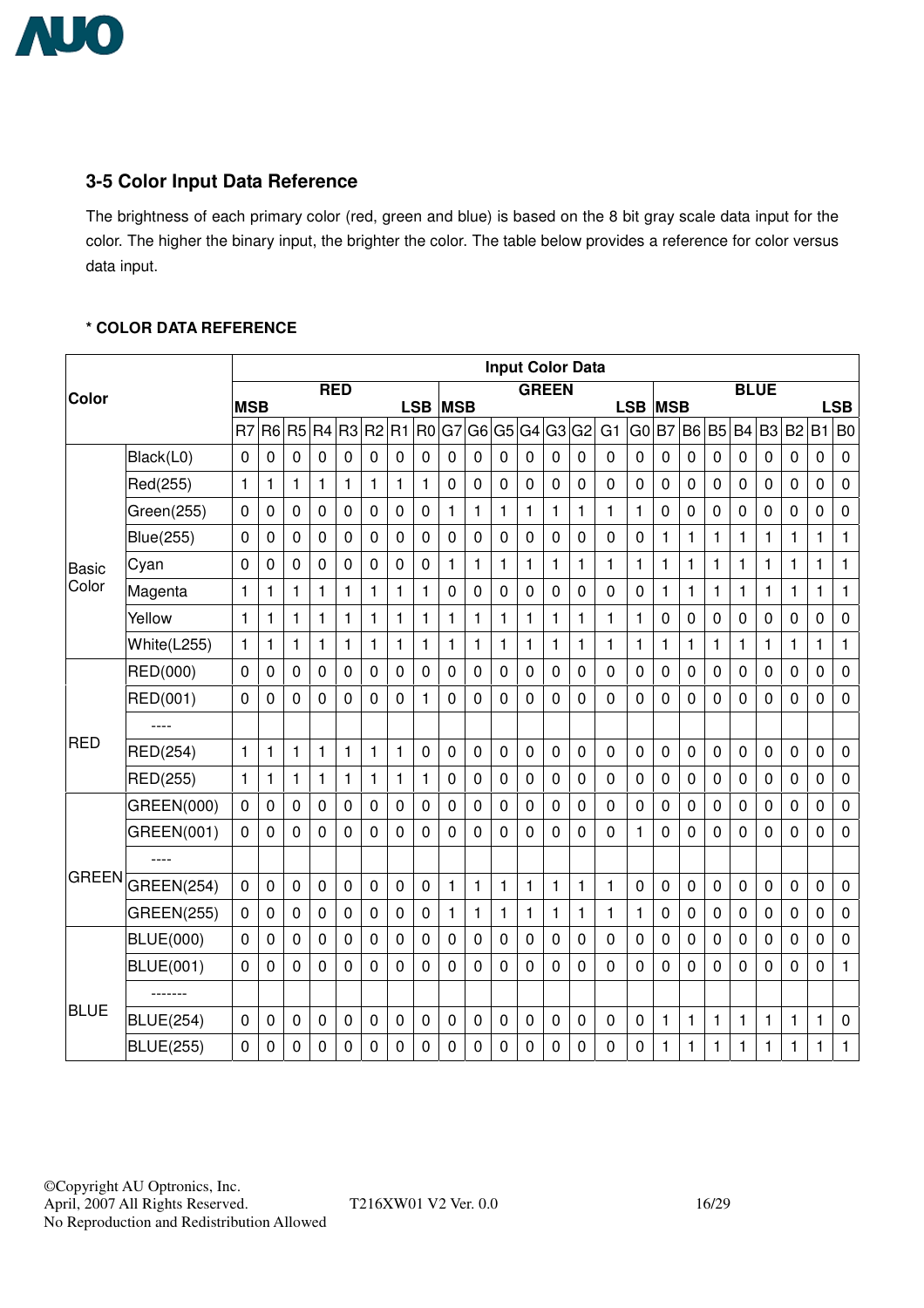

## **3-6 Power Sequence**



| <b>Parameter</b> |      | <b>Unit</b>    |      |    |
|------------------|------|----------------|------|----|
|                  | Min. | Typ.           | Max. |    |
| t1               | 0.4  | $\blacksquare$ | 30   | ms |
| t2               | 0.1  | $\blacksquare$ | 50   | ms |
| t3               | 200  |                |      | ms |
| t4               | 10   |                | -    | ms |
| t5               | 0.1  | -              | 50   | ms |
| t <sub>6</sub>   | -    | -              | 300  | ms |
| t7               | 500  | -              |      | ms |

Apply the lamp voltage within the LCD operating range. When the backlight turns on before the LCD operation or the LCD turns off before the backlight turns off, the display may momentarily become abnormal.

Caution:

The above on/off sequence should be applied to avoid abnormal function in the display. In case of handling, make sure to turn off the power when you plug the cable into the input connector or pull the cable out of the connector.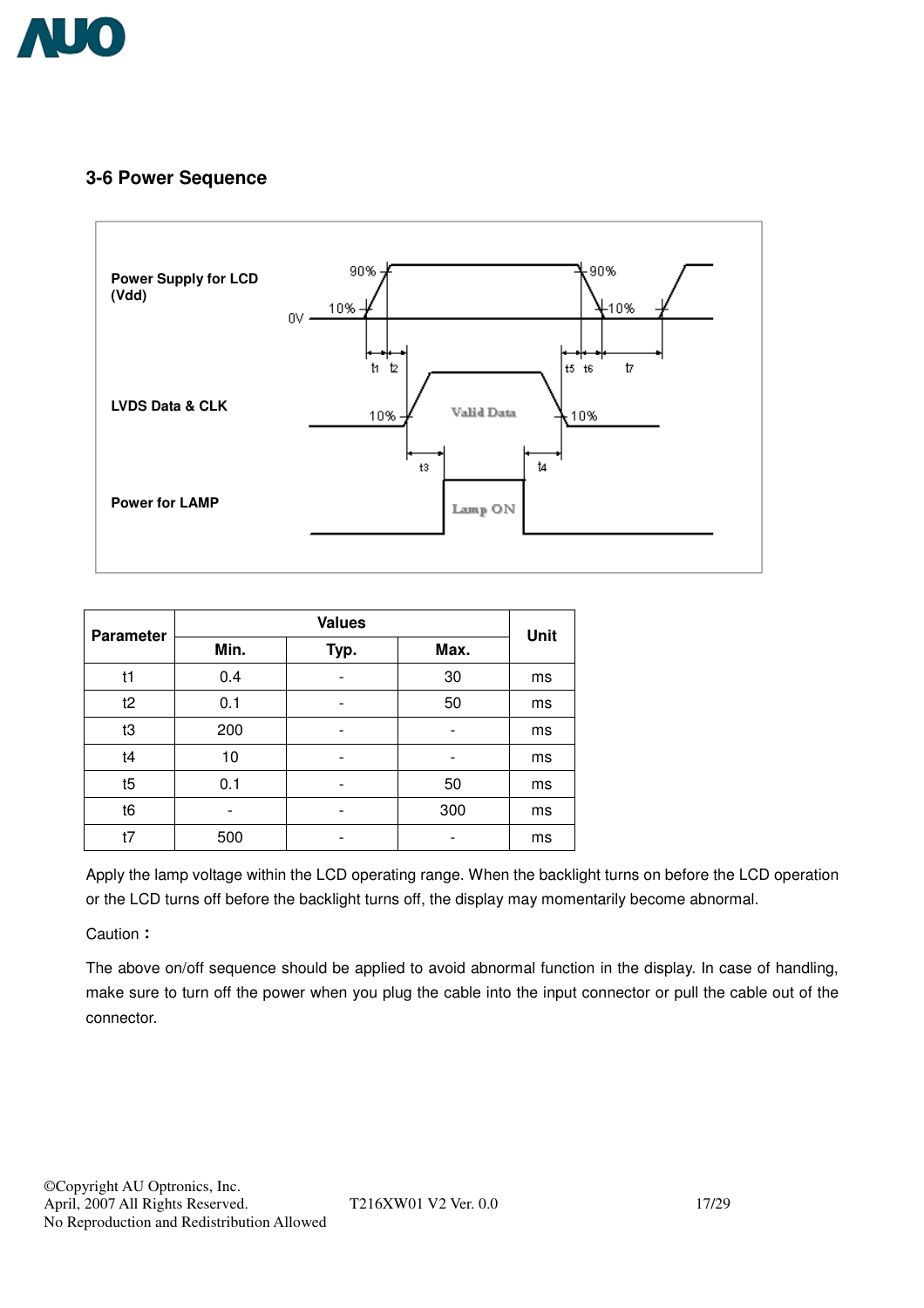

# **4. Optical Specification**

Optical characteristics are determined after the unit has been 'ON' and stable for approximately 30 minutes in a dark environment at 25°C. The values specified are at an approximate distance 50cm from the LCD surface at a viewing angle of  $\Phi$  and  $\theta$  equal to 0°.



**Fig.4-1 Optical measurement equipment and method** 

|                                                | <b>Parameter</b>                       |                                        |                |                  |           | <b>Value</b> |           | Unit     | <b>Note</b>    |
|------------------------------------------------|----------------------------------------|----------------------------------------|----------------|------------------|-----------|--------------|-----------|----------|----------------|
|                                                |                                        |                                        | <b>Symbol</b>  |                  | Min.      | Typ.         | Max.      |          |                |
| <b>Contrast Ratio</b>                          |                                        |                                        | CR             |                  | 2,000     | 2,500        |           |          | $\mathbf{1}$   |
| Surface Luminance, white                       |                                        |                                        |                | <b>LWH</b>       | 300       | 350          |           | $cd/m^2$ | $\overline{c}$ |
| Luminance Variation                            |                                        |                                        | $\delta$ white | 9p               |           |              | 1.3       |          | 3              |
| Response Time                                  |                                        |                                        | T $\gamma$     |                  |           | 6.5          |           | ms       | 4              |
| <b>Color Gamut</b>                             |                                        |                                        |                |                  |           | 72           |           | $\%$     |                |
| <b>RED</b>                                     |                                        |                                        | $R_X$          |                  | 0.640     |              |           |          |                |
|                                                |                                        |                                        |                | $R_Y$            |           | 0.330        |           |          |                |
|                                                |                                        | <b>GREEN</b>                           | $G_X$          |                  |           | 0.290        |           |          |                |
|                                                |                                        |                                        | $G_Y$          |                  |           | 0.600        |           |          |                |
| <b>Color Coordinates</b>                       |                                        | <b>BLUE</b>                            | $B_X$          |                  | Typ.-0.03 | 0.150        | Typ.+0.03 |          |                |
|                                                |                                        |                                        |                | $B_Y$            |           | 0.060        |           |          |                |
|                                                |                                        | <b>WHITE</b>                           |                | $W_X$            |           | 0.285        |           |          |                |
|                                                |                                        |                                        |                | $W_Y$            |           | 0.293        |           |          |                |
|                                                | x axis, right( $\varphi = 0^{\circ}$ ) |                                        |                | $\theta_{\rm r}$ | 65        | 88           |           | Degree   | 5              |
| Viewing Angle $x$ axis, left( $\varphi$ =180°) |                                        |                                        | $\theta_1$     |                  | 65        | 88           |           | Degree   | 5              |
| by ELDIM                                       | y axis, up( $\varphi$ =90°)            |                                        | $\theta$ u     |                  | 55        | 88           |           | Degree   | 5              |
|                                                |                                        | y axis, down ( $\varphi = 0^{\circ}$ ) |                | $\theta$ d       | 55        | 88           |           | Degree   | 5              |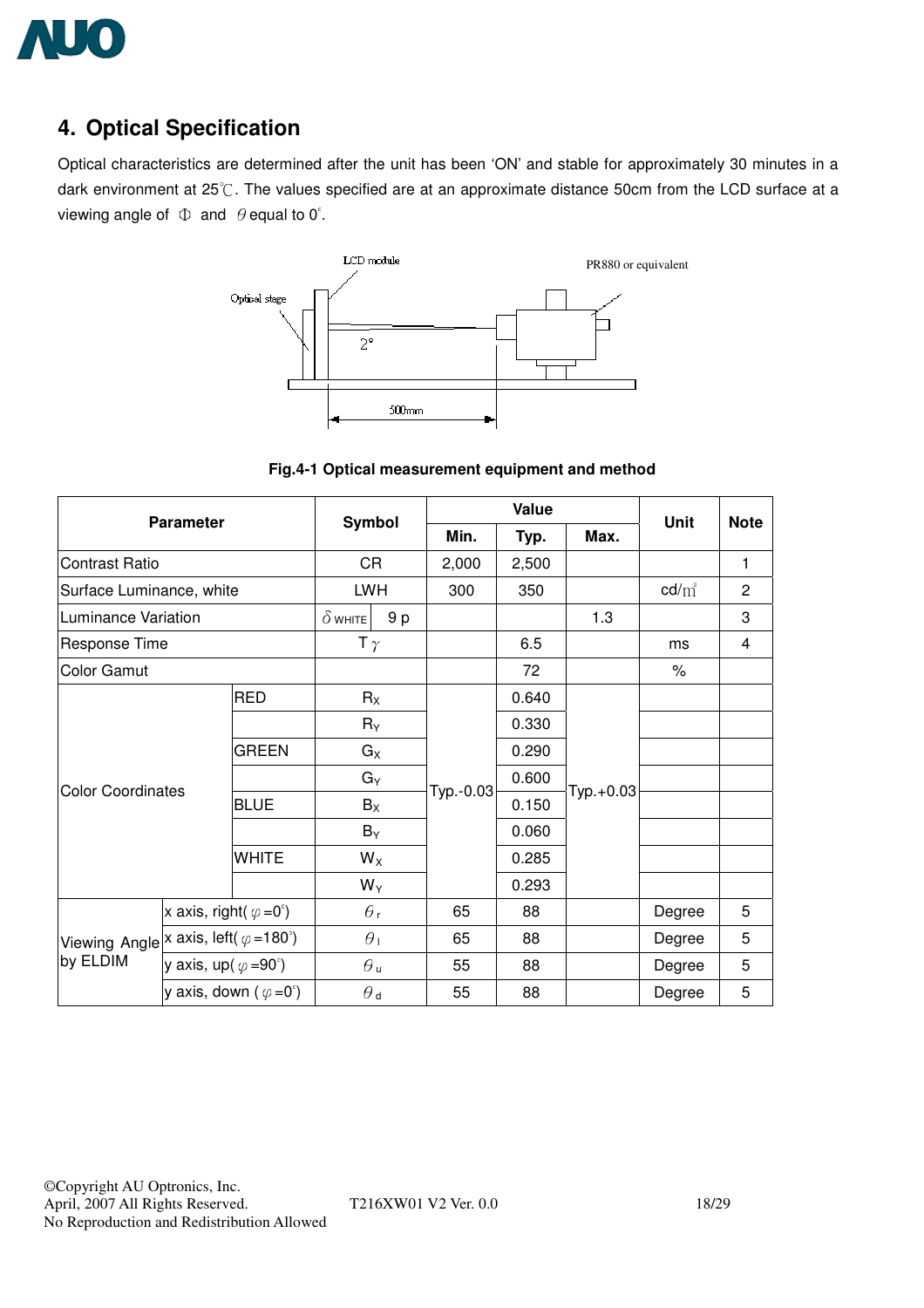

Note:

1, Contrast Ratio (CR) is defined mathematically as:

Surface Luminance of L<sub>on1</sub> **Contrast Ratio= Surface Luminance of Loff1** 

2, Surface luminance is luminance value at point 1 across the LCD surface 50cm from the surface with all pixels displaying white. From more information see FIG 4-2. When  $I_{BL} = 57 \text{mA}$ ,  $L_{WH} = 350 \text{cd/m}^2(\text{typ})$ . L<sub>WH</sub>=Lon1, Where Lon1 is the luminance with all pixels displaying white at center 1 location.





3, The variation in surface luminance,  $\delta$  WHITE is defined (center of Screen) as:

```
\delta wHITE(9P)=Maximum(L<sub>on1</sub>, L<sub>on2</sub>,...,L<sub>on9</sub>)/Minimum(L<sub>on1</sub>, L<sub>on2</sub>,...L<sub>on9</sub>)
```


**Fig.4-3 Luminance Variation** 

©Copyright AU Optronics, Inc. April, 2007 All Rights Reserved. T216XW01 V2 Ver. 0.0 19/29 No Reproduction and Redistribution Allowed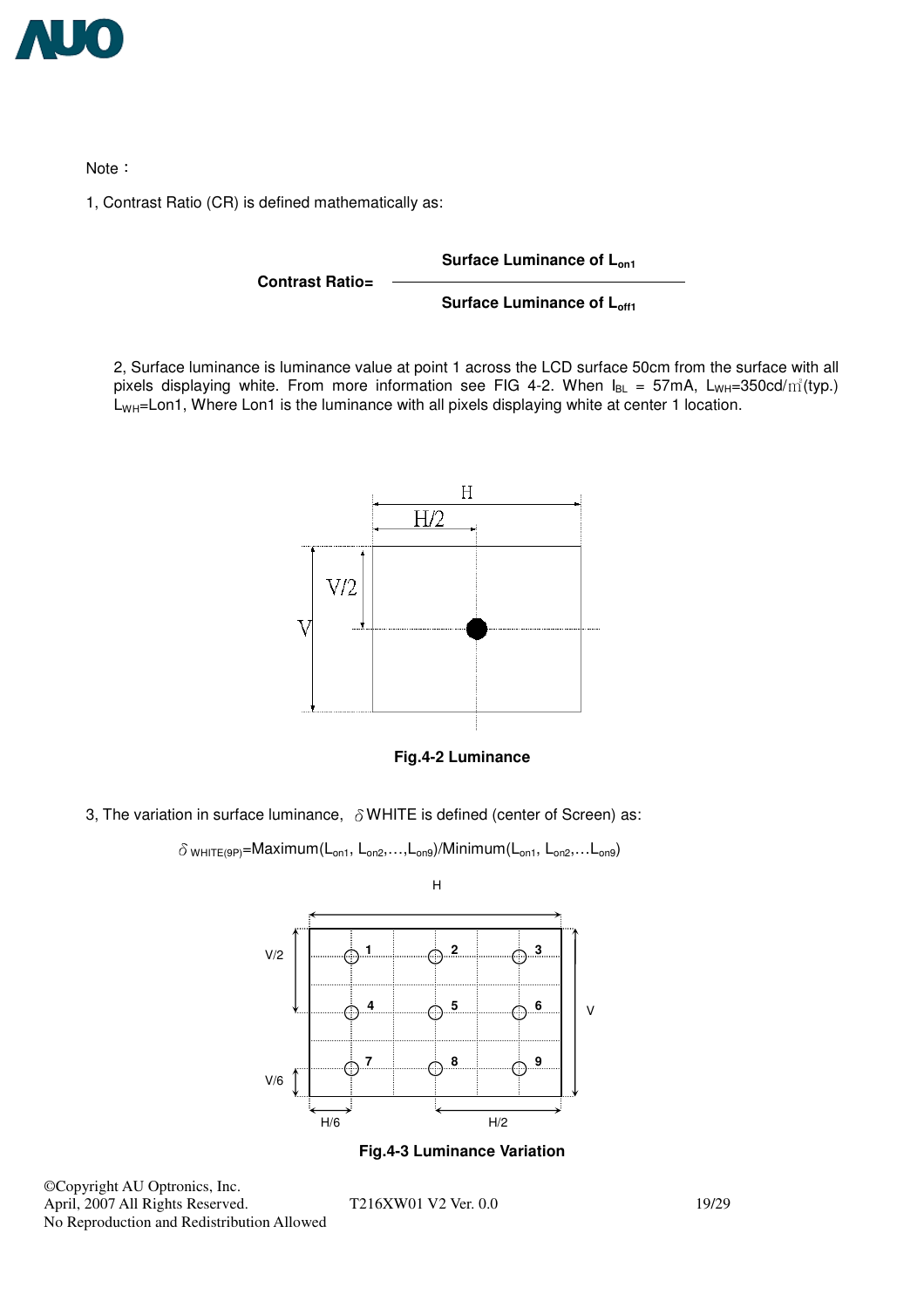

|       | $0\%$    | 25%       | 50%                                        | 75%       | 100%       |
|-------|----------|-----------|--------------------------------------------|-----------|------------|
| $0\%$ |          | t 0%-25%  | t 0%-50%                                   | t 0%-75%  | t 0%-100%  |
| 25%   | t 25%-0% |           | t 25%-50%                                  | t 25%-75% | t 25%-100% |
| 50%   | t 50%-0% | t 50%-25% |                                            | t 50%-75% | t 50%-100% |
| 75%   | t 75%-0% | t 75%-25% | t 75%-50%                                  |           | t 75%-100% |
| 100%  |          |           | t 100%-0% t 100%-25% t 100%-50% t 100%-75% |           |            |

4, Response time T  $\gamma$  is the average time required for display transition by switching the input signal for five luminance ratio (0%,25%,50%,75%,100% brightness matrix) and is based on  $f_v$ =60Hz to optimize.

5, Viewing angle is the angle at which the contrast ratio is greater than 10. The angles are determined for the horizontal or x axis and the vertical or y axis with respect to the z axis which is normal to the LCD surface. For more information see FIG 4-5.



**Fig.4-4 Viewing Angle Definition**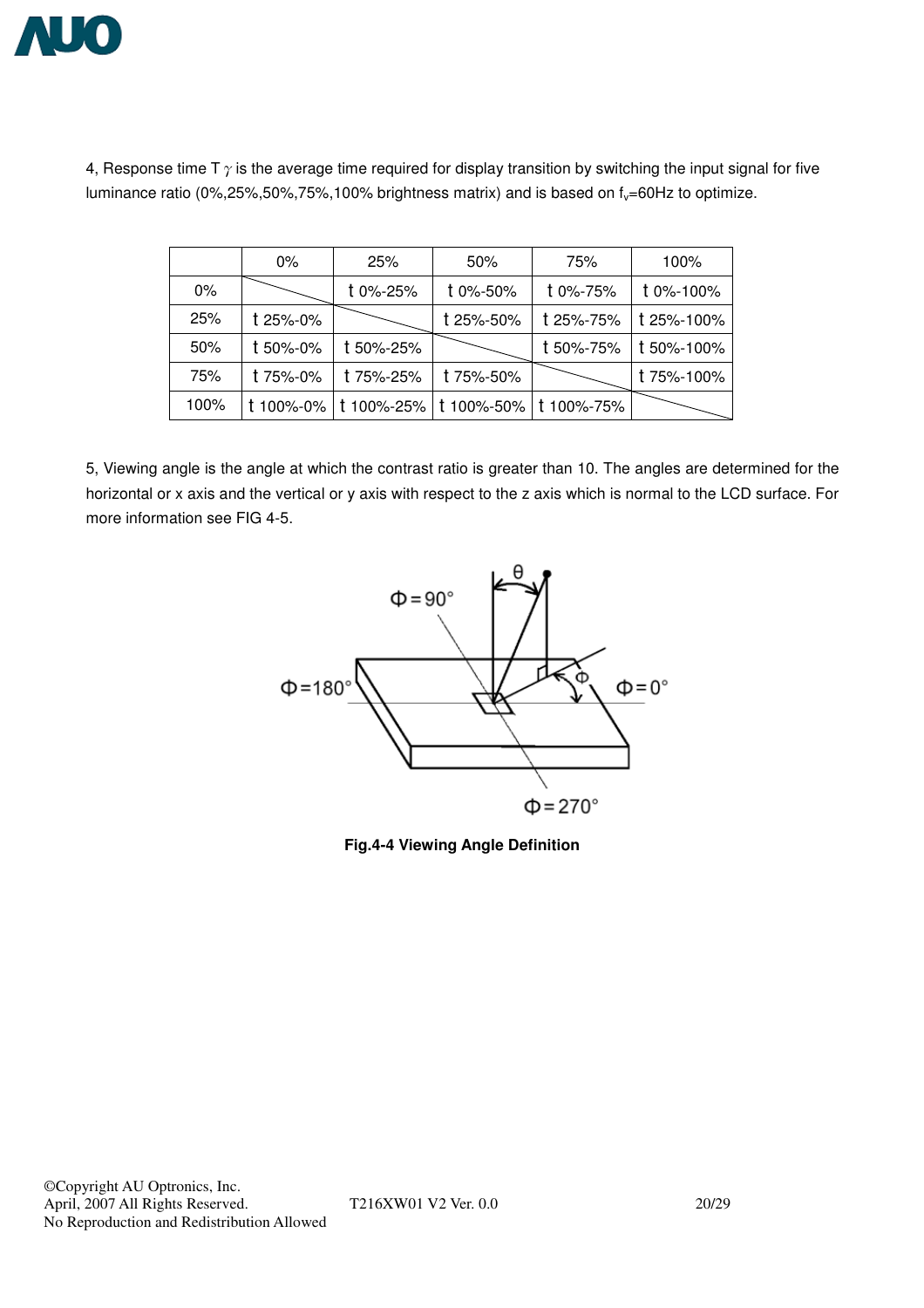

# **5. Mechanical Characteristics**

The contents provide general mechanical characteristics for the model T216XW01. In addition the figures in the next page are detailed mechanical drawing of the LCD.

|                          | Horizontal (typ.) | 523 mm          |  |
|--------------------------|-------------------|-----------------|--|
| <b>Outline Dimension</b> | Vertical (typ.)   | 315 mm          |  |
|                          | Depth (typ.)      | 29 mm (37.5 mm) |  |
| Bezel Area               | Horizontal (typ.) | 481 mm          |  |
|                          | Vertical (typ.)   | 273 mm          |  |
|                          | Horizontal        | 477.417 mm      |  |
| Active Display Area      | Vertical          | 268.416 mm      |  |
| Weight                   | TBD (typ.)        |                 |  |
| <b>Surface Treatment</b> | HC, 3H            |                 |  |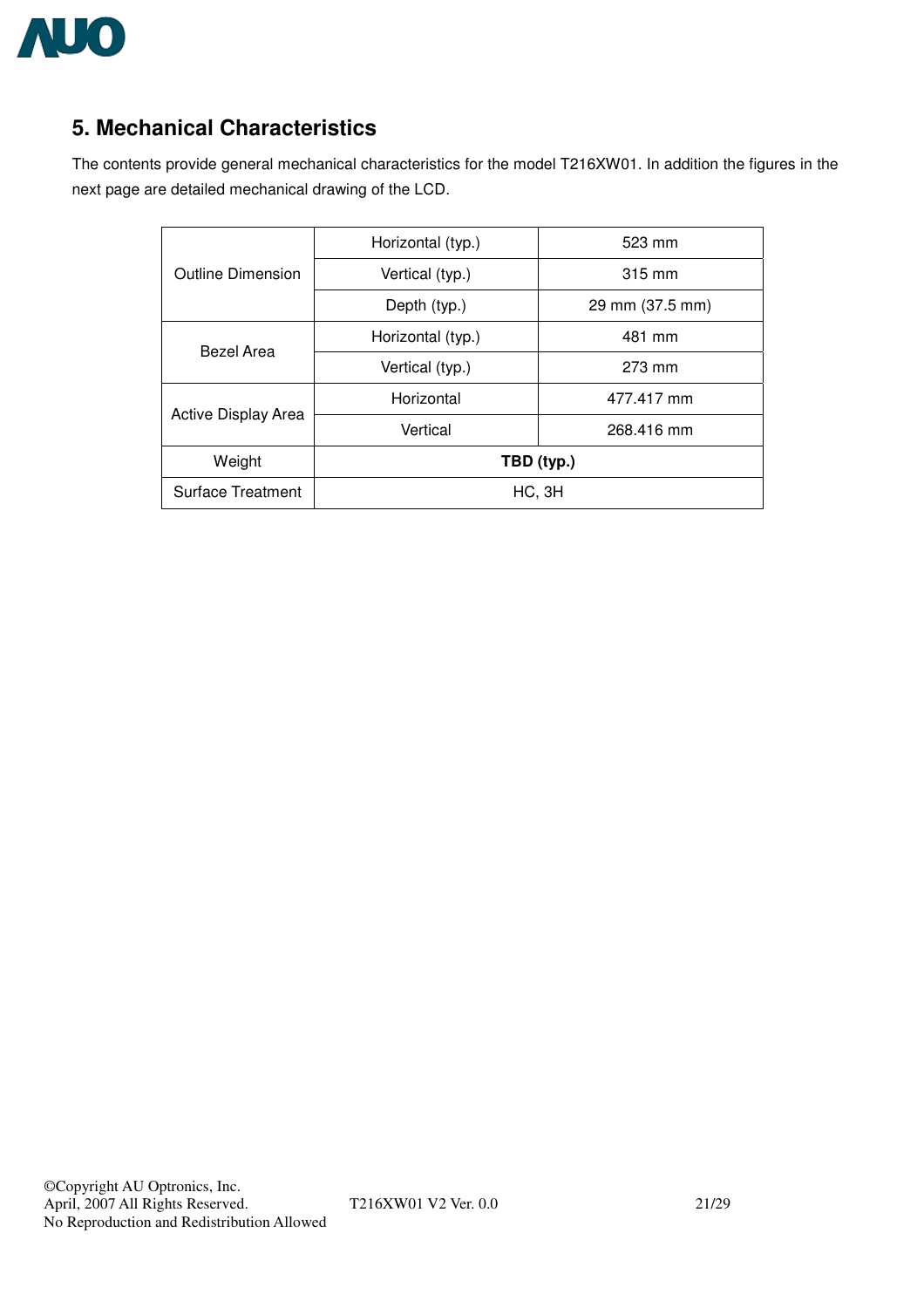

## **5-1 Front View (2D drawing)**



©Copyright AU Optronics, Inc. April, 2007 All Rights Reserved. T216XW01 V2 Ver. 0.0 22/29 No Reproduction and Redistribution Allowed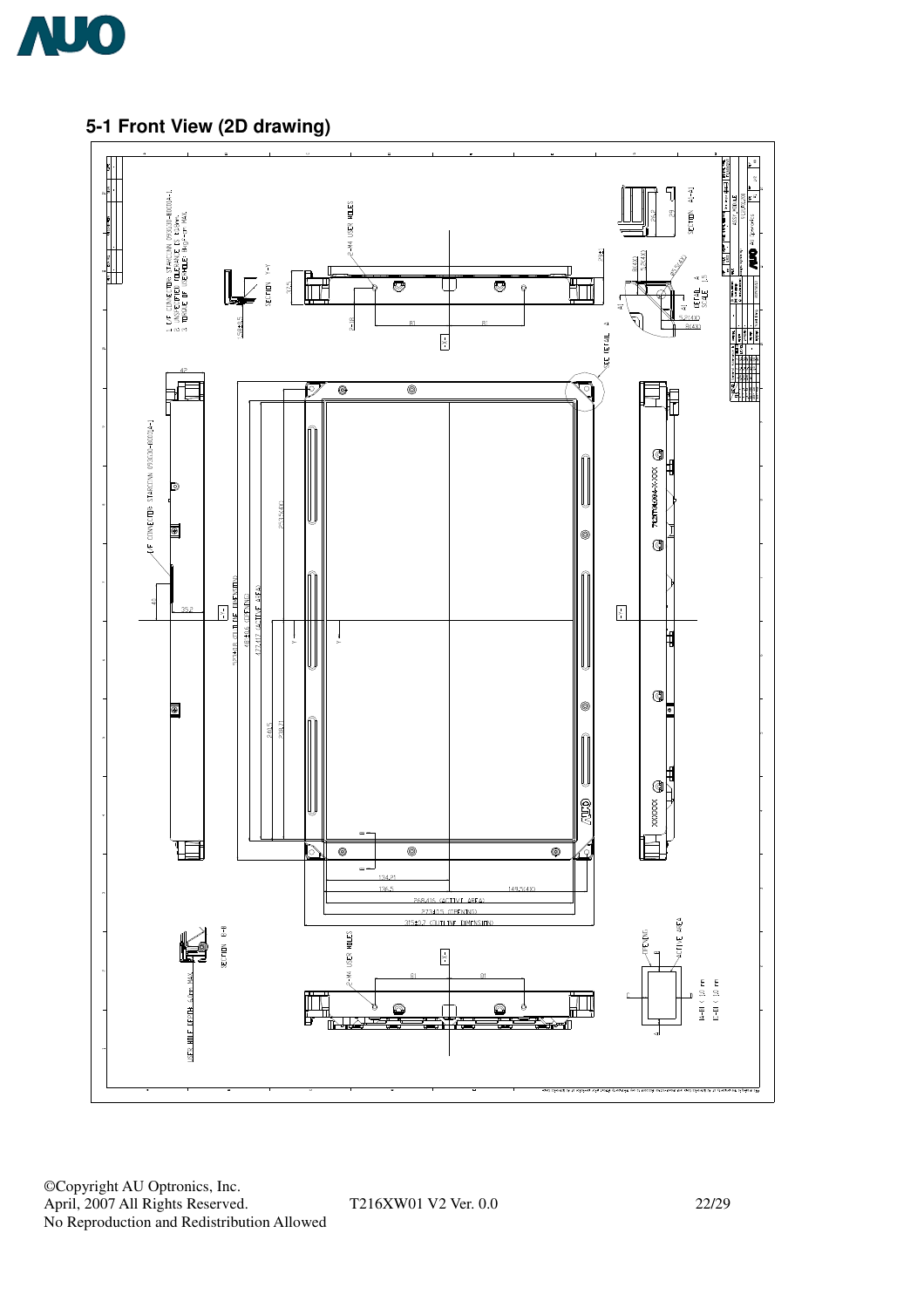

## **5-2 Rear View (2D drawing)**







©Copyright AU Optronics, Inc. April, 2007 All Rights Reserved. T216XW01 V2 Ver. 0.0 23/29 No Reproduction and Redistribution Allowed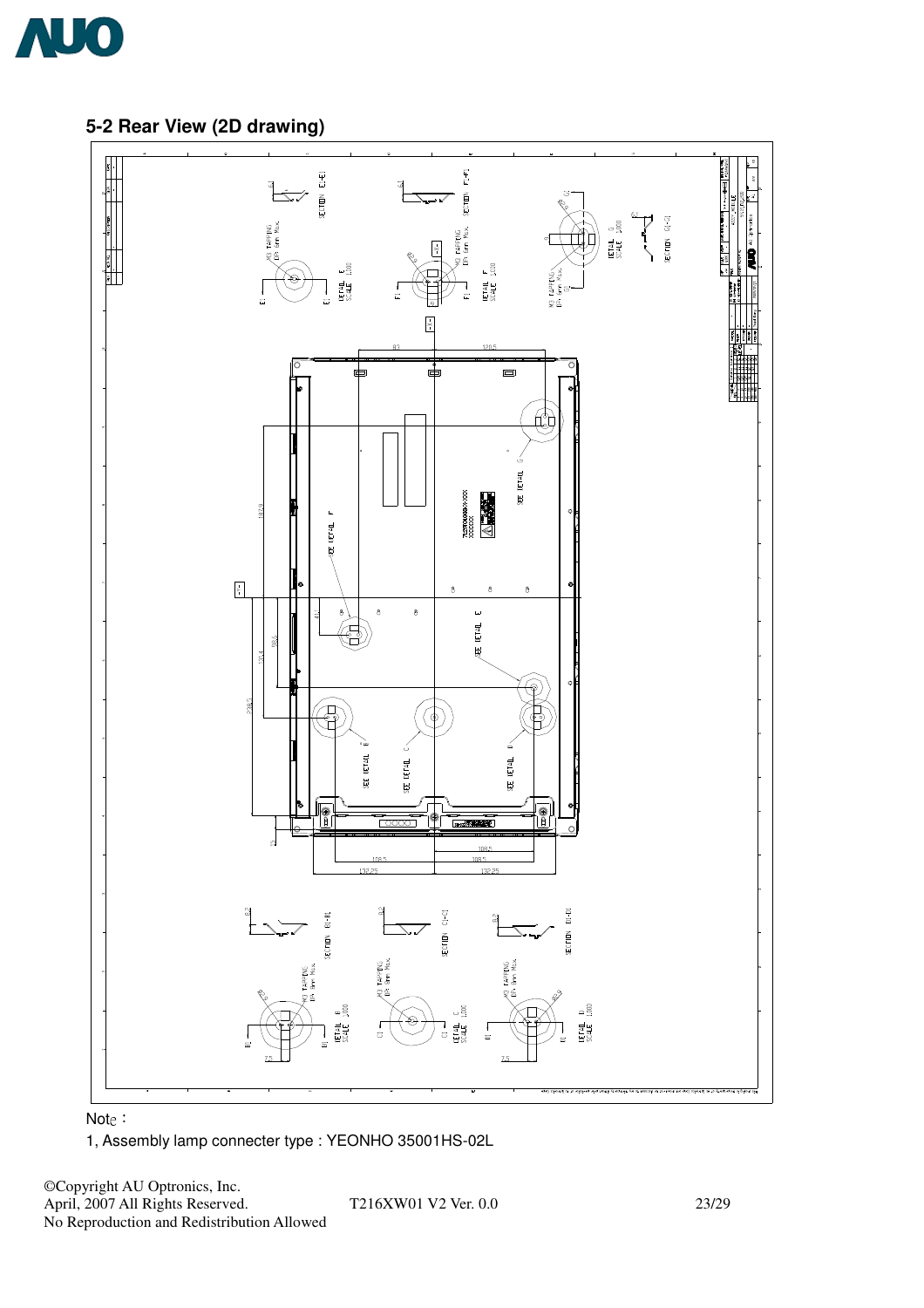

**6. Reliability**<br>- Environment test condition

|                | <b>Test Items</b>          | $Q'$ ty | Conditions                                                                                                                      |
|----------------|----------------------------|---------|---------------------------------------------------------------------------------------------------------------------------------|
| 1              | High Temperature Storage   | 3       | $60^{\circ}$ 300 hrs                                                                                                            |
| $\overline{2}$ | Low Temperature Storage    | 3       | $-20^{\circ}$ C, 300 hrs                                                                                                        |
| 3              | High Temperature Operation | 3       | $50^{\circ}$ C, 300 hrs                                                                                                         |
| 4              | Low Temperature Operation  | 3       | $-5^{\circ}$ C, 300 hrs                                                                                                         |
| 5              | Vibration (non-operation)  | 3       | (10 ~ 300Hz/1.5G/11min SR, XYZ)<br>30min/axis)<br>Vibration level: 1.5G RMS, Bandwidth:<br>10-300Hz<br>Duration: X, Y, Z 30min, |
| 6              | Shock (non-operation)      | 3       | Shock level: 50G<br>Waveform: have sine wave, 11ms<br>Direction: $\pm X, \pm Y, \pm Z$ One time each<br>direction               |
| 7              | Vibration (With carton)    | 3       | Random wave $(1.5$ Grms $10~200$ Hz)<br>30mins / Per each X.Y.Z axes                                                            |
| 8              | Drop (With carton)         | 3       | Height: 45.7cm<br>1 corner, 3 edges, 6 surfaces<br>(ASTMD4169-I)                                                                |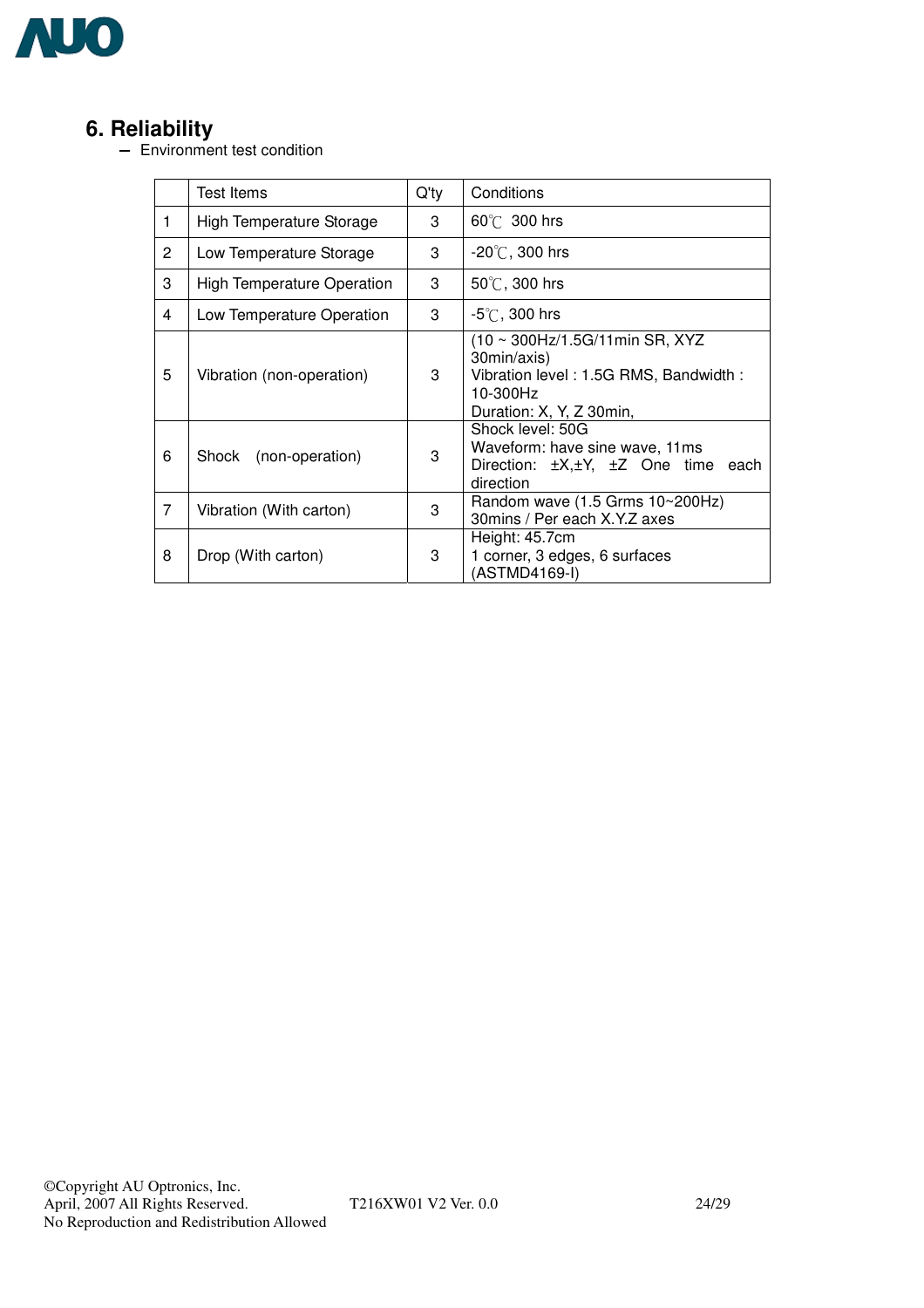

# **7. International Standard**

#### **7-1 Safety**

1, UL6500, Underwriters Laboratories, Inc. (AUO file number : E204356)

Standard for Safety of Information Technology Equipment Including electrical Business Equipment.

2, CAN/CSA C22.2 No. 950-95 Third Edition, Canadian Standards Association, Jan. 28, 1995

Standard for Safety of Information Technology Equipment Including Electrical Business Equipment.

3, EN60950 : 1992+A2: 1993+A2: 1993+C3: 1995+A4: 1997+A11: 1997

IEC 950: 1991+A1: 1992+A2: 1993+C3: 1995+A4:1996

IEC 60065

European Committee for Electro technical Standardization (CENELEC)

EUROPEAN STANDARD for Safety of Information Technology Equipment Including Electrical Business Equipment.

#### **7-2. EMC**

- 1, ANSI C63.4 "Methods of Measurement of Radio-Noise Emissions from Low-Voltage Electrical and Electrical Equipment in the Range of 9kHz to 40GHz. "American National standards Institute(ANSI), 1992
- 2, C.I.S.P.R "Limits and Methods of Measurement of Radio Interface Characteristics of Information Technology Equipment." International Special committee on Radio Interference.
- 3, EN 55022 "Limits and Methods of Measurement of Radio Interface Characteristics of Information Technology Equipment." European Committee for Electrotechnical Standardization. (CENELEC), 1998

#### **7-3 Green**

Green Mark Description:

- 1, For Pb Free products, AUO will add  $\bigcirc$  for identification.
- 2. For RoHS compatible products, AUO will add **ELL** for identification.

Note :

The Green Mark will be present only when the green documents have been ready by AUO Internal Green Team. (The definition of green design follows the AUO green design checklist.)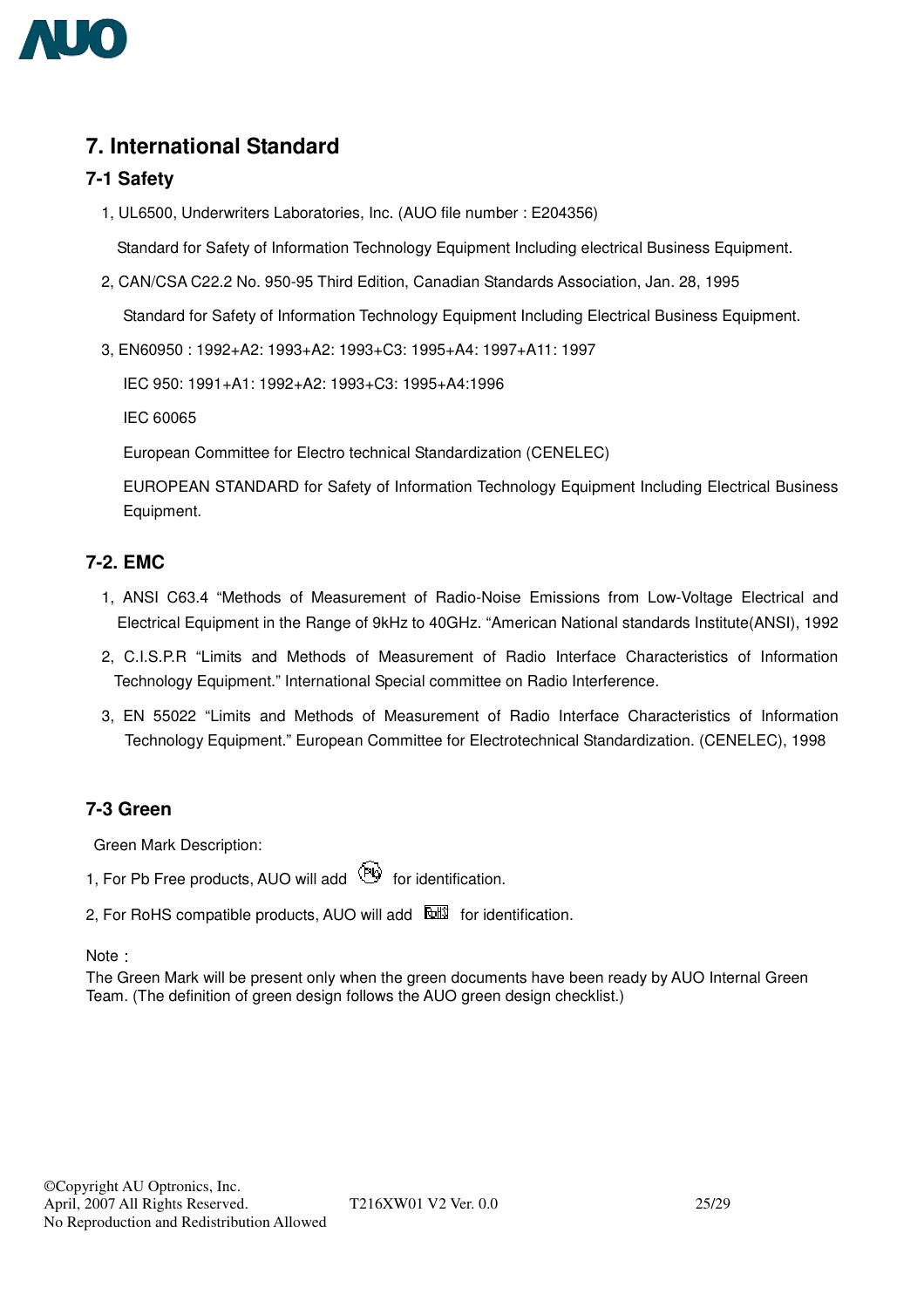

# **8. Packing**

#### **8-1 Packing Instruction**

By air & by sea: 4pcs/carton, (4\*2)\*2 layers, 16 boxes in a pallet, total 64 pcs of module in a pallet, 20 pallets/40"DC

Pallet Dimension **1,150 \* 1180 \* 132** mm

Dimension **1,150 \* 1180 \* 1,944** mm



## **8-2 Shipping Label**

Shipping Label : 100 mm \* 23 mm

©Copyright AU Optronics, Inc. April, 2007 All Rights Reserved. T216XW01 V2 Ver. 0.0 26/29 No Reproduction and Redistribution Allowed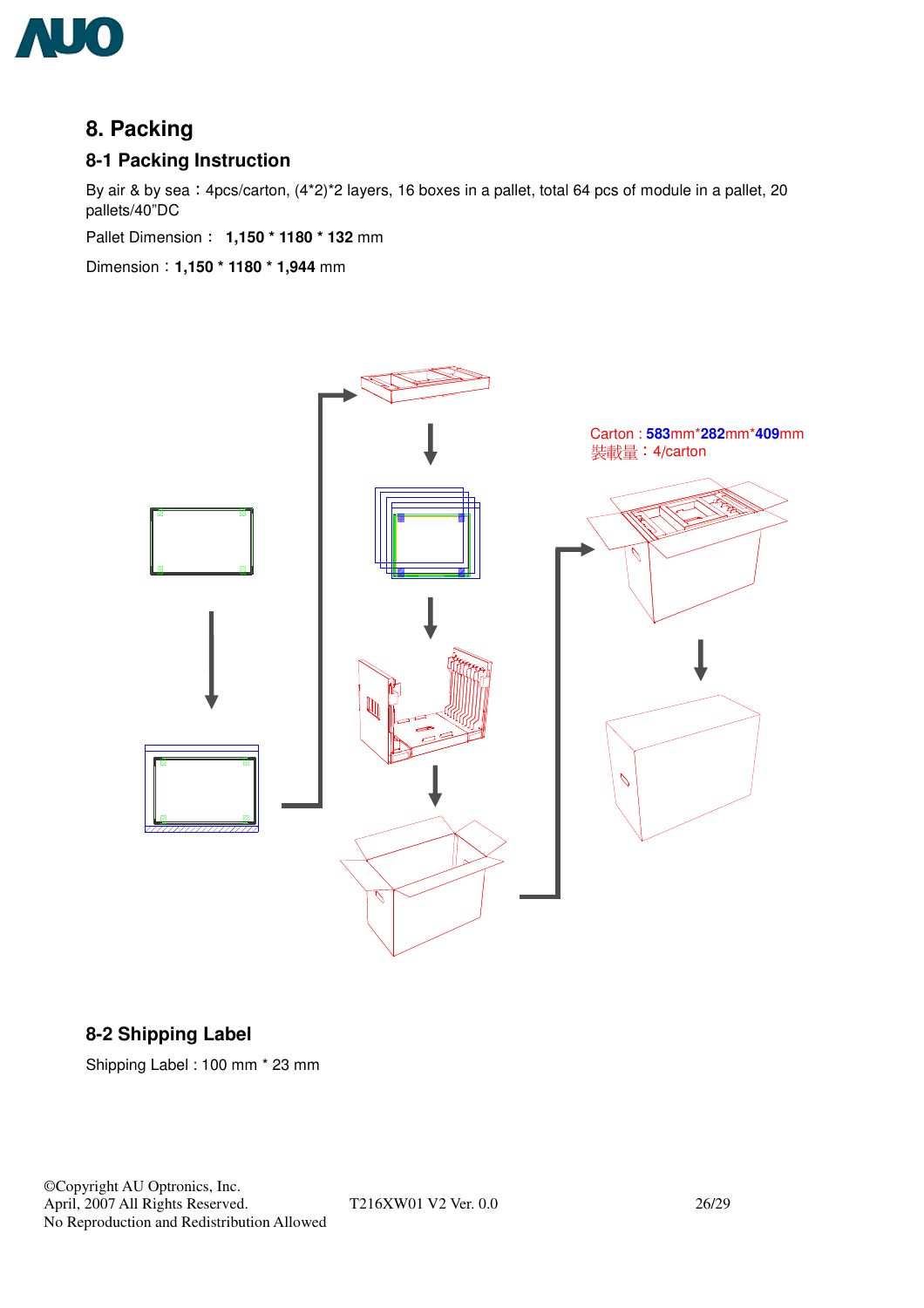



## **8-3 Carton Label**

Carton Label : 80 mm \* 40 mm

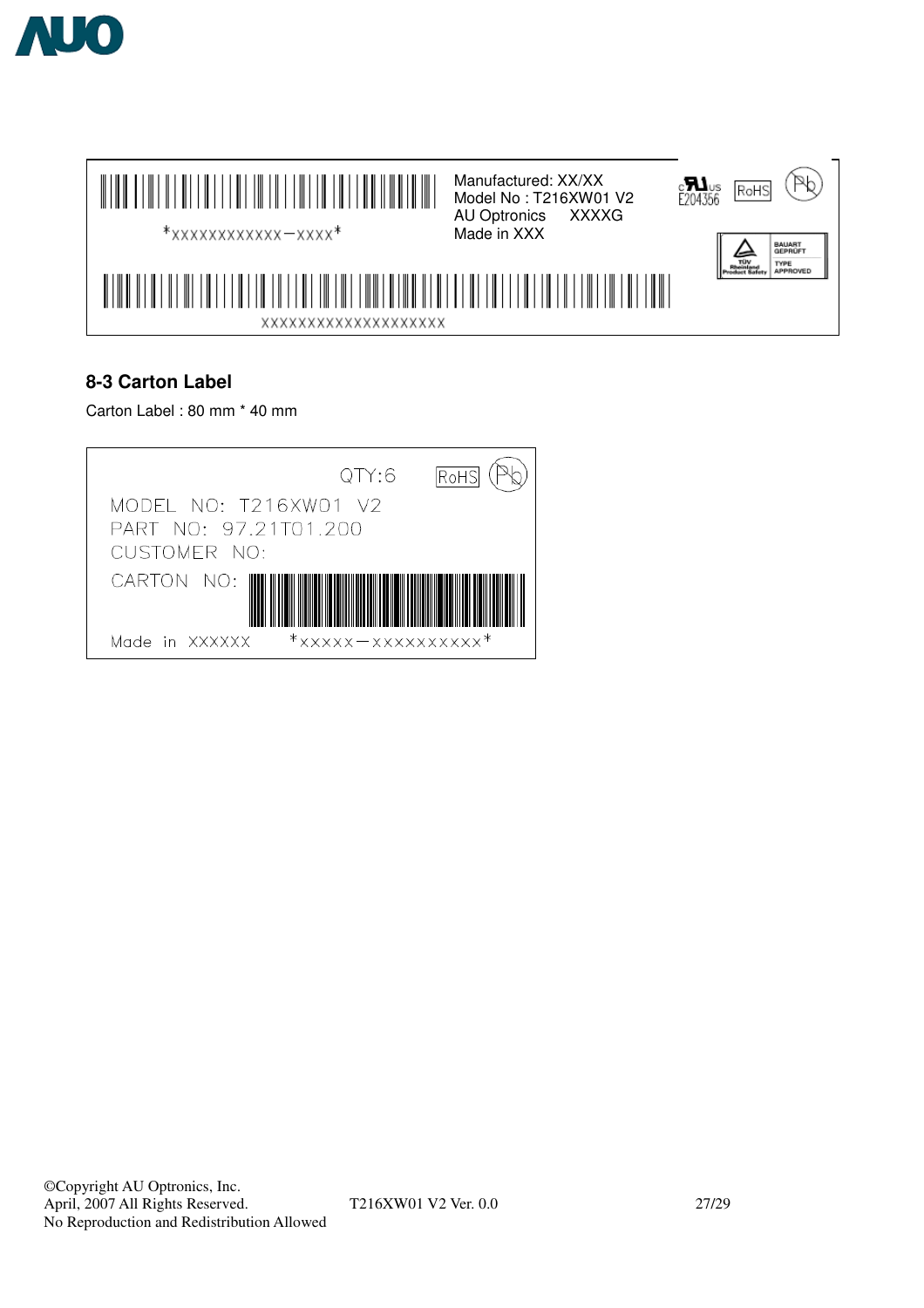

## **9. PRECAUTIONS**

Please pay attention to the followings when you use this TFT LCD module.

## **9-1 MOUNTING PRECAUTIONS**

- 1, You must mount a module using holes arranged in four corners or four sides.
- 2, You should consider the mounting structure so that uneven force (ex. Twisted stress) is not applied to module. And the case on which a module is mounted should have sufficient strength so that external force is not transmitted directly to the module.
- 3, Please attach the surface transparent protective plate to the surface in order to protect the polarizer. Transparent protective plate should have sufficient strength in order to the resist external force.
- 4, You should adopt radiation structure to satisfy the temperature specification.
- 5, Acetic acid type and chlorine type materials for the cover case are not desirable because the former generates corrosive gas of attacking the polarizer at high temperature and the latter causes circuit break by electro-chemical reaction.
- 6, Do not touch, push or rub the exposed polarizers with glass, tweezers or anything harder than HB pencil lead. And please do not rub with dust clothes with chemical treatment. Do not touch the surface of polarizer for bare hand or greasy cloth. (Some cosmetics are detrimental to the polarizer.)
- 7, When the surface becomes dusty, please wipe gently with absorbent cotton or other soft materials like chamois soaks with petroleum benzene. Normal-hexane is recommended for cleaning the adhesives used to attach front/ rear polarizers. Do not use acetone, toluene and alcohol because they cause chemical damage to the polarizer.
- 8, Wipe off saliva or water drops as soon as possible. Their long time contact with polarizer causes deformations and color fading.
- 9, Do not open the case because inside circuits do not have sufficient strength.

#### **9-2 OPERATING PRECAUTIONS**

- 1, The device listed in the product specification sheets was designed and manufactured for TV application
- 2, The spike noise causes the mis-operation of circuits. It should be lower than following voltage: V=±200mV(Over and under shoot voltage)
- 3, Response time depends on the temperature. (In lower temperature, it becomes longer..)
- 4, Brightness depends on the temperature. (In lower temperature, it becomes lower.) And in lower temperature, response time (required time that brightness is stable after turned on) becomes longer.
- 5, Be careful for condensation at sudden temperature change. Condensation makes damage to polarizer or electrical contacted parts. And after fading condensation, smear or spot will occur.
- 6, When fixed patterns are displayed for a long time, remnant image is likely to occur.